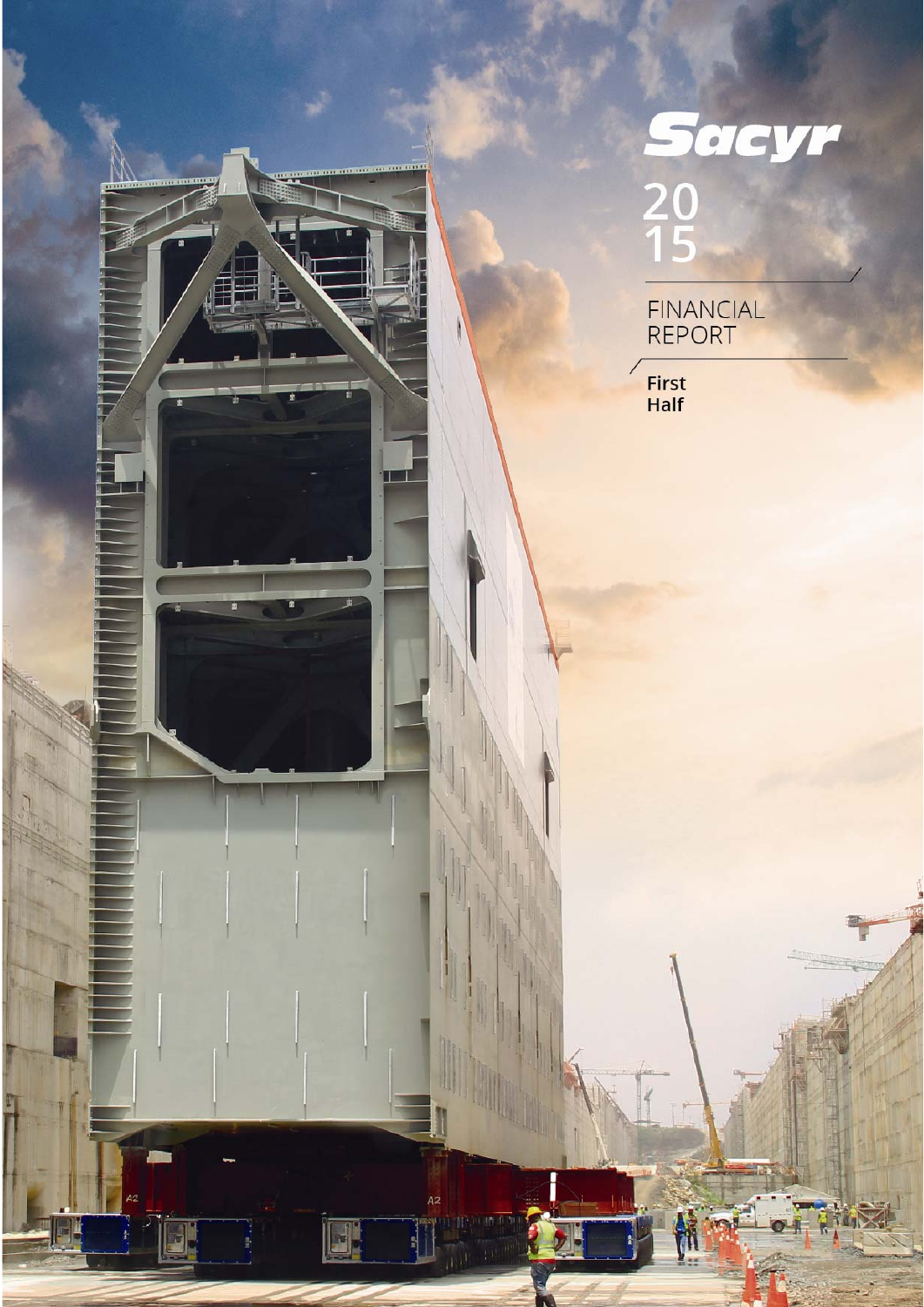

| $\mathbf{L}$ | <b>FIRST HALF HIGHLIGHTS</b>      | $\overline{2}$ |
|--------------|-----------------------------------|----------------|
| II.          | <b>INCOME STATEMENT</b>           | $\overline{4}$ |
| III.         | <b>BACKLOG</b>                    | 9              |
| IV.          | <b>CONSOLIDATED BALANCE SHEET</b> | 11             |
| $V_{\cdot}$  | <b>GROWTH OF BUSINESS AREAS</b>   | 15             |
| VI.          | <b>STOCK MARKET PERFORMANCE</b>   | 29             |
|              | VII. SHAREHOLDER STRUCTURE        | 30             |
|              | VIII. ACCOUNTING ISSUES           | 31             |

#### **Note:**

The financial information presented in this document has been prepared in accordance with International Financial Reporting Standards. This information has not been audited and therefore may be modified in the future.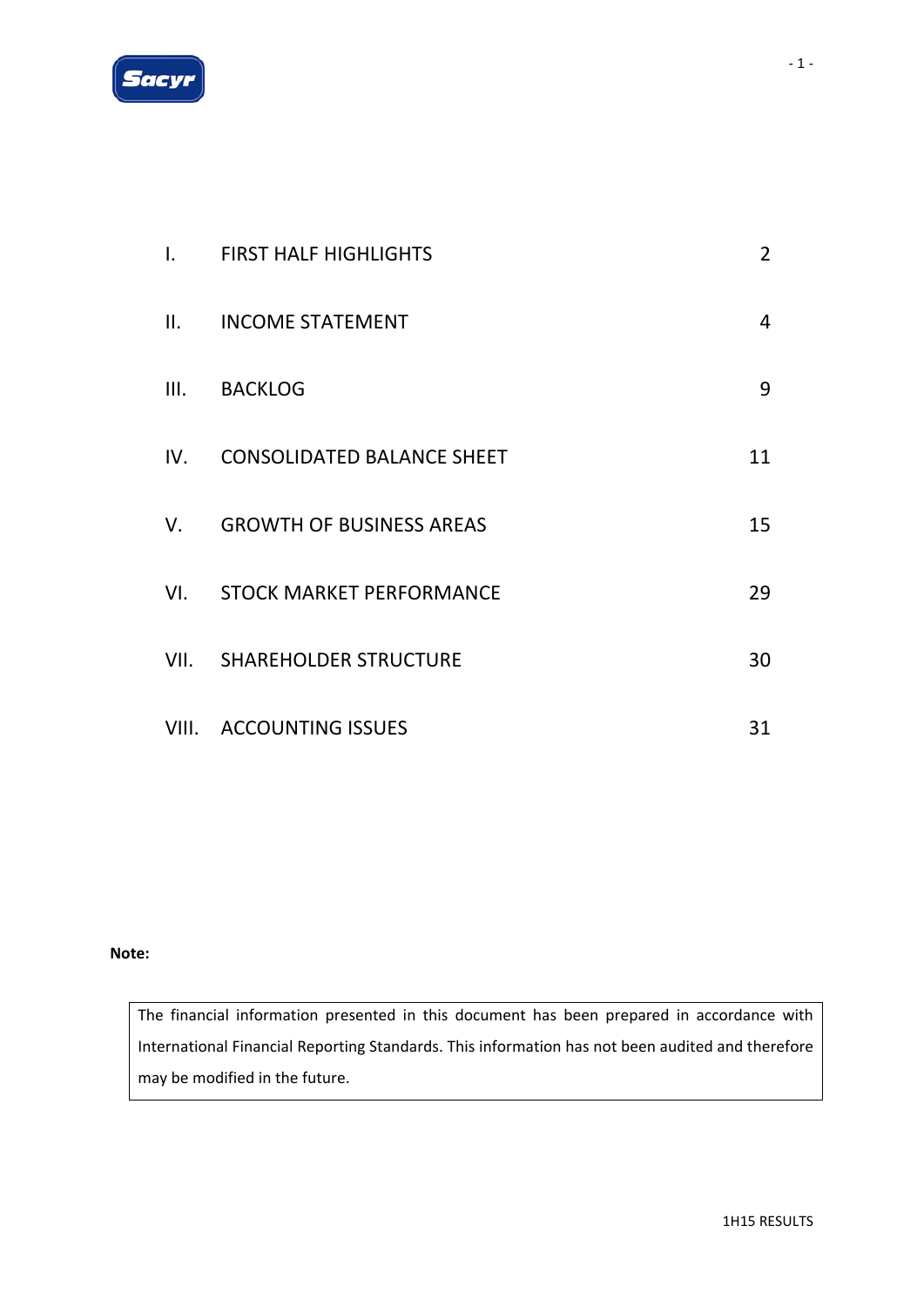

### **I. FIRST HALF 2015 HIGHLIGHTS**

#### **SALE OF TESTA**

A major deal for Sacyr was completed on 8 June 2015: the sale of the 99.5% stake in Testa. The sale was closed at a price of  $£1,794$  million, with a premium to NAV of 17%. The proceeds will enable Sacyr to reduce its net debt by around €3,500 million, considerably bolstering its financial position and enabling the company to proceed with its strategic plan for the construction, infrastructure concessions, services and industrial businesses.

The sale was structured in various phases:

- On 8 June 2015, Testa carried out a capital increase for €431 million in which Merlin Properties acquired a 25% stake. Prior to this, Testa had reduced capital and paid a special dividend, providing an inflow for Sacyr of **€238 million.** For accounting purposes, Testa was then considered a discontinued operation.
- On 23 July 2015, and therefore not included in the first half, an additional 25% of Testa was delivered for **€861 million**. This gave Merlin Properties control of Testa, with an ownership interest exceeding 50%. For accounting purposes, Sacyr will deconsolidate Testa in the next quarter and recognise the gains on the sale.
- Before 30 June 2016, the remaining 50% of Testa will be delivered for **€694 million**. Pursuant to this agreement, on 12 August 2015, shares representing 27% of Testa's share capital were transferred to Merlin. As a result, at the date of publication of this report, Merlin's stake in Testa amounted to 77%.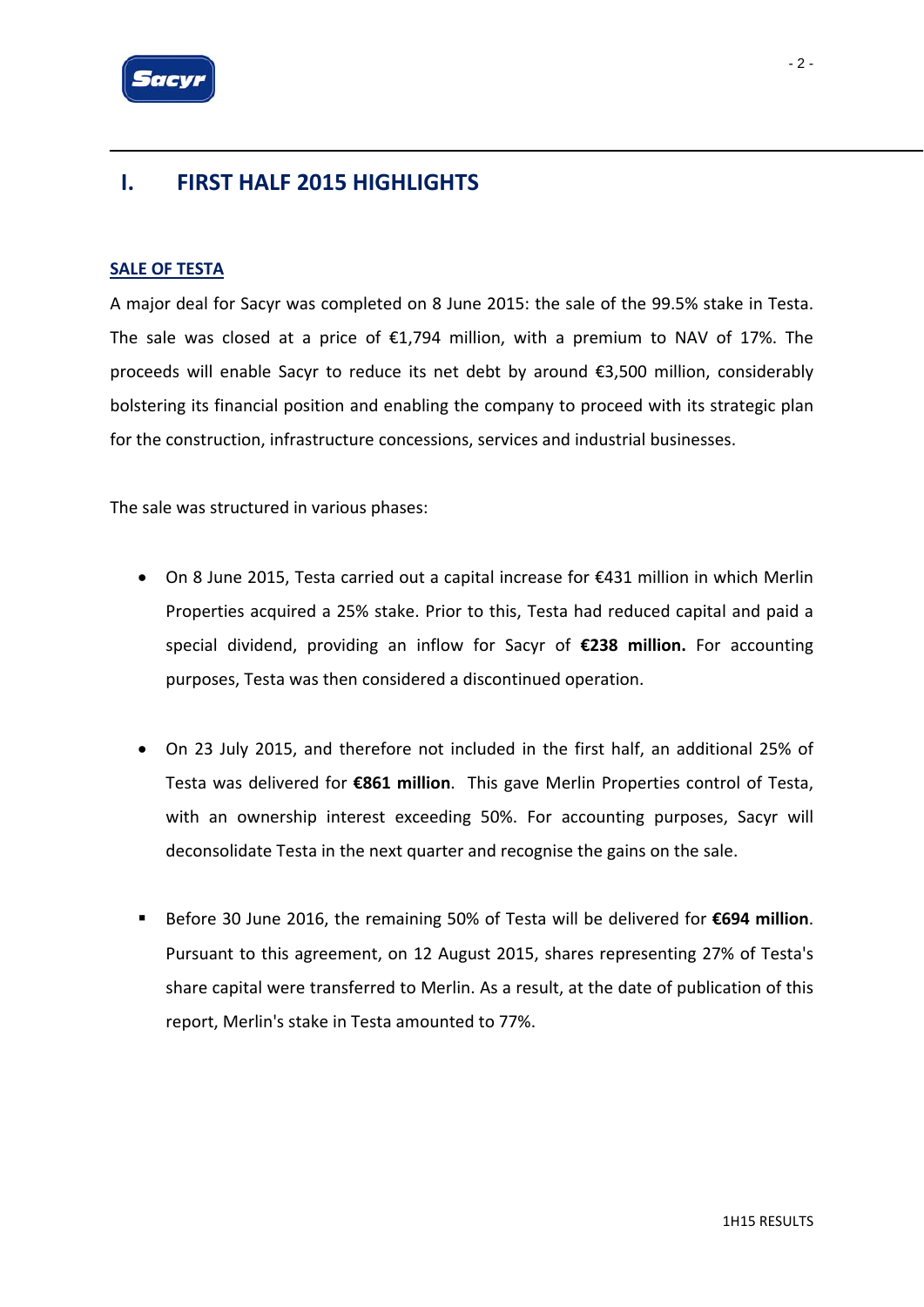

#### **REFINANCING OF DEBT FOR ACQUISITION OF REPSOL**

Completion of this refinancing in January 2015 under favourable financial conditions marked a major milestone for Sacyr. Under the agreement, achieved with near-unanimous consent, the final maturity of the loan was extended to 31 January 2018. The amount of the principal refinanced was €2,264 million and the guarantee structure was unchanged. On 23 July 2015, after the end of the first half, an amount of €611 million was repaid on this loan.

The two transactions mark the culmination of Sacyr's financial restructuring process after assuming the debt associated with Vallehermoso in 2010, lowering the stake in Repsol in 2011, strengthening the balance sheet (capital increase and convertible bond issue) in 2014 and disposing of mature assets in recent years. The group is now ready to embark on a new growth stage, focused on the international expansion of its core businesses.

#### **OPERATING PERFORMANCE**

In addition to the corporate transactions described above, business performance in the year's first half was positive.

Sacyr won some major contracts, including: three street cleaning concessions in Colombia (the latest in July) for a combined investment of around €2,000 million; the construction, also in Colombia, of the Pumarejo Bridge over the Magdalena river in the city of Barranquilla for €223 million; the construction of the new Ulster University (Northern Ireland) for €199 million; and the contract to adapt the Pampilla (Peru) refinery to new fuel specifications for €156 million.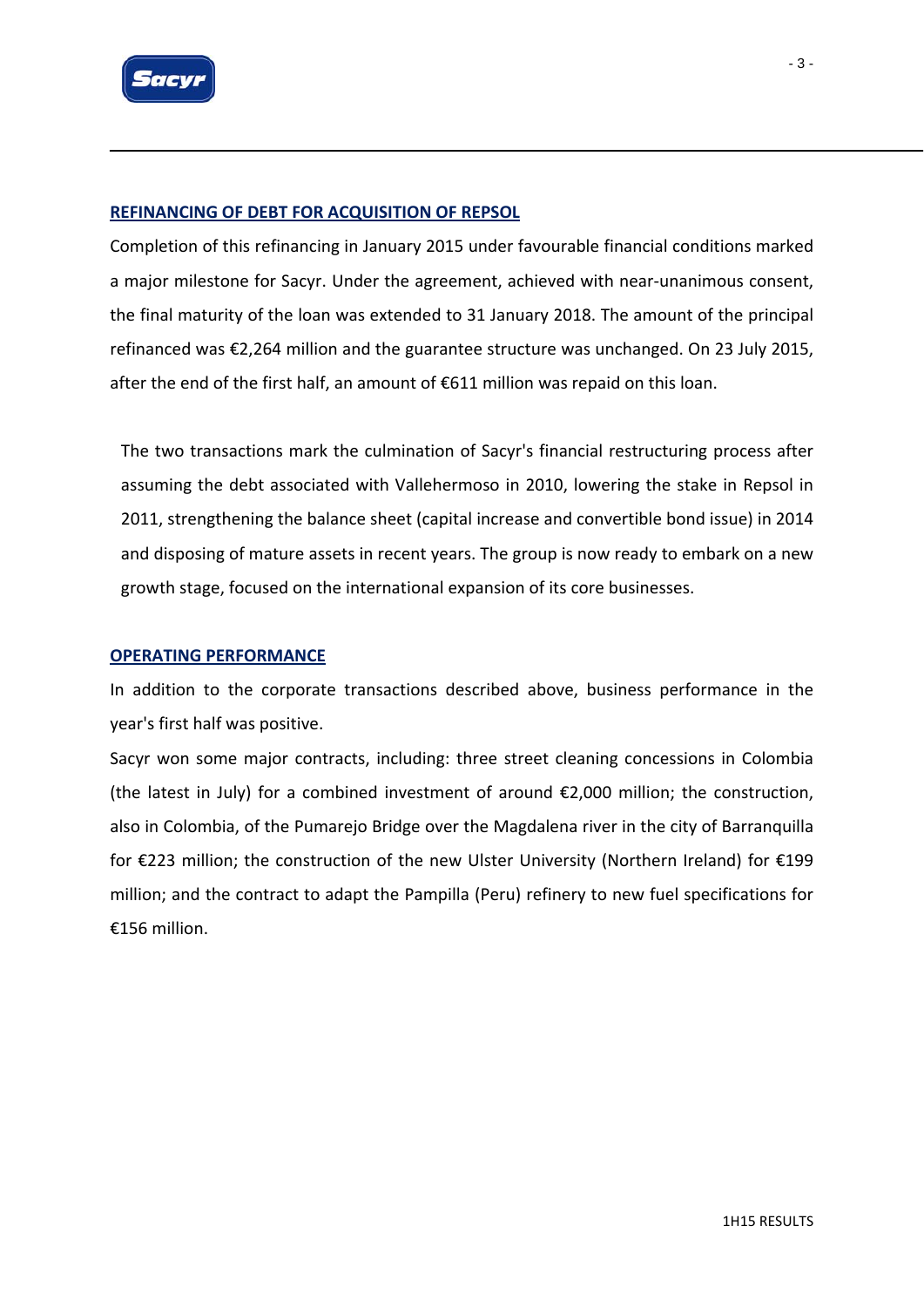

### **II. INCOME STATEMENT**

Sacyr's results for the first half of 2015 reflect the strong operating performance of the group's businesses. The group continues to focus on the goal of growing its core businesses ‐ those that contribute the most value added ‐, on consolidating our presence in our international markets and on safeguarding profits through rigorous contract selection and stringent control of their associated risks and costs.

| <b>STATEMENT OF INCOME</b>                                | <b>JUNE</b>  | $%$ chg        |          |
|-----------------------------------------------------------|--------------|----------------|----------|
| (Thousands of Euros)                                      | 2015         | $2014*$        | 15/14    |
|                                                           |              |                |          |
| <b>Revenue</b>                                            | 1,338,627    | 1,173,878      | 14.0%    |
| Other income                                              | 52,362       | 31,547         | 66.0%    |
| <b>Total operating income</b>                             | 1,390,989    | 1,205,425      | 15.4%    |
| <b>External and Operating Expenses</b>                    | $-1,236,191$ | $-1, 102, 335$ | 12.1%    |
| <b>GROSS PROFIT FROM ORDINARY OPERATIONS(1)</b>           | 154,798      | 103,090        | 50.2%    |
| Amortisation and depreciation charge                      | $-53,125$    | $-38,865$      | 36.7%    |
| Changes in provision                                      | $-2,834$     | 22,353         | n.s.     |
| <b>NET OPERATING PROFIT</b>                               | 98,839       | 86,578         | 14.2%    |
| <b>Financial results</b>                                  | $-139,802$   | $-139,834$     | 0.0%     |
| Results from equity accounted subsidiaries                | 77,100       | 93,482         | $-17.5%$ |
| Provisions for financial investments                      | $-2,571$     | $-4,096$       | $-37.2%$ |
| Change in value of financial instruments                  | $-254$       | $-1,133$       | $-77.6%$ |
| Results from sales of non current assets                  | $-141$       | 23,639         | n.s.     |
| <b>PROFIT BEFORE TAXES</b>                                | 33,171       | 58,636         | $-43.4%$ |
| Corporate Tax                                             | 6,361        | $-187$         | n.S.     |
| PROFIT FOR CONTINUING ACTIVITIES                          | 39,532       | 58,448         | $-32.4%$ |
| <b>RESULTS FOR COMPANIES WITH DISCONTINOUS ACTIVITIES</b> | 28,351       | 6,217          | 356.0%   |
| <b>CONSOLIDATE RESULTS</b>                                | 67,883       | 64,665         | 5.0%     |
| <b>Minorities</b>                                         | $-6,148$     | $-3,886$       | 58.2%    |
| <b>INET ATTRIBUTABLE PROFIT</b>                           | 61,735       | 60,780         | 1.6%     |

| $\sim$ | rn.<br>$-11000$ | 90/ |
|--------|-----------------|-----|
|        |                 |     |

(\*) Restated Testa held forsale and IFRIC 11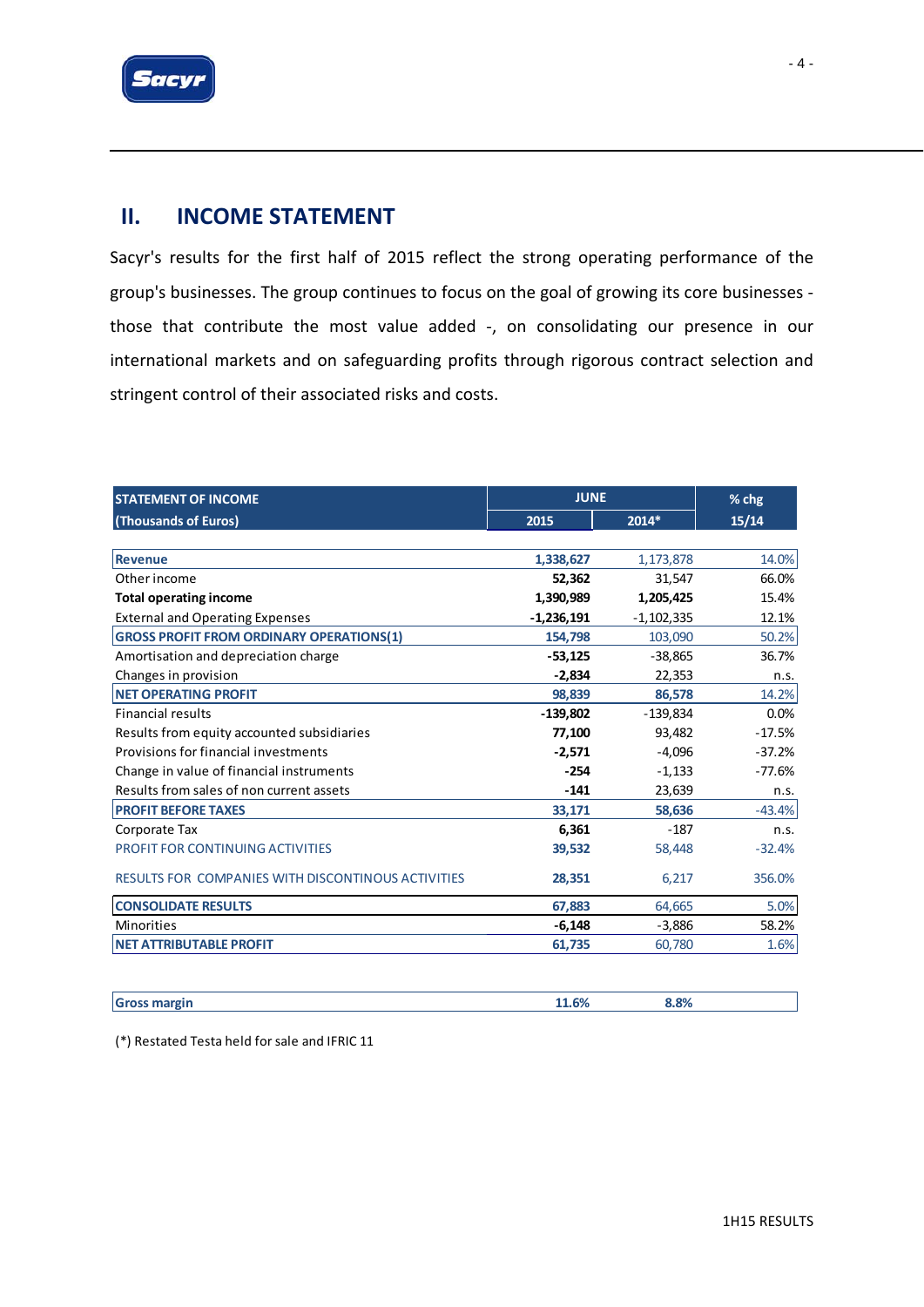

### ■ Revenue rose 14% year-on-year to €1,339 million

| <b>REVENUE</b>                  | <b>JUNE</b> | % chg      |         |
|---------------------------------|-------------|------------|---------|
| (Thousands of Euros)            | 2015        | $2014*$    | 15/14   |
| Construction (Sacyr-Somague)    | 748,476     | 695,688    | 7.6%    |
| Concessions (Sacyr Concesiones) | 264,101     | 211,321    | 25.0%   |
| Industrial (Sacyr Industrial)   | 112,986     | 83,188     | 35.8%   |
| Services (Valoriza)             | 363,751     | 365,033    | $-0.4%$ |
| Holding and adjustments         | $-150,687$  | $-181,352$ |         |
| <b>REVENUE</b>                  | 1,338,627   | 1,173,878  | 14.0%   |
|                                 |             |            |         |
| Internacional                   | 686,744     | 628,028    | 9.3%    |
| % Internacional                 | 51%         | 54%        |         |

(\*) Restated Testa held forsale and IFRIC 11

Revenue rose 14%, driven by a sharp increases in the concessions business, Sacyr Industrial and international construction.

The services business sustained activity; however, the water assets in Portugal were disposed of in June 2014 and, therefore, did not contribute to revenue in the first half of 2015. Like‐for‐like growth in revenue was 3%.

- In the Construction business, international activity grew 13% thanks to the contribution from the backlog in Latin America, Italy, Portugal, Portuguese‐speaking Africa and the Middle East. International activities account for 72% of construction revenue.
- Sacyr Industrial posted growth of 36% thanks to new EPC contract wins in electricity infrastructure (Mexico, Peru, Scotland) and in oil & gas (Colombia, Bolivia and Peru).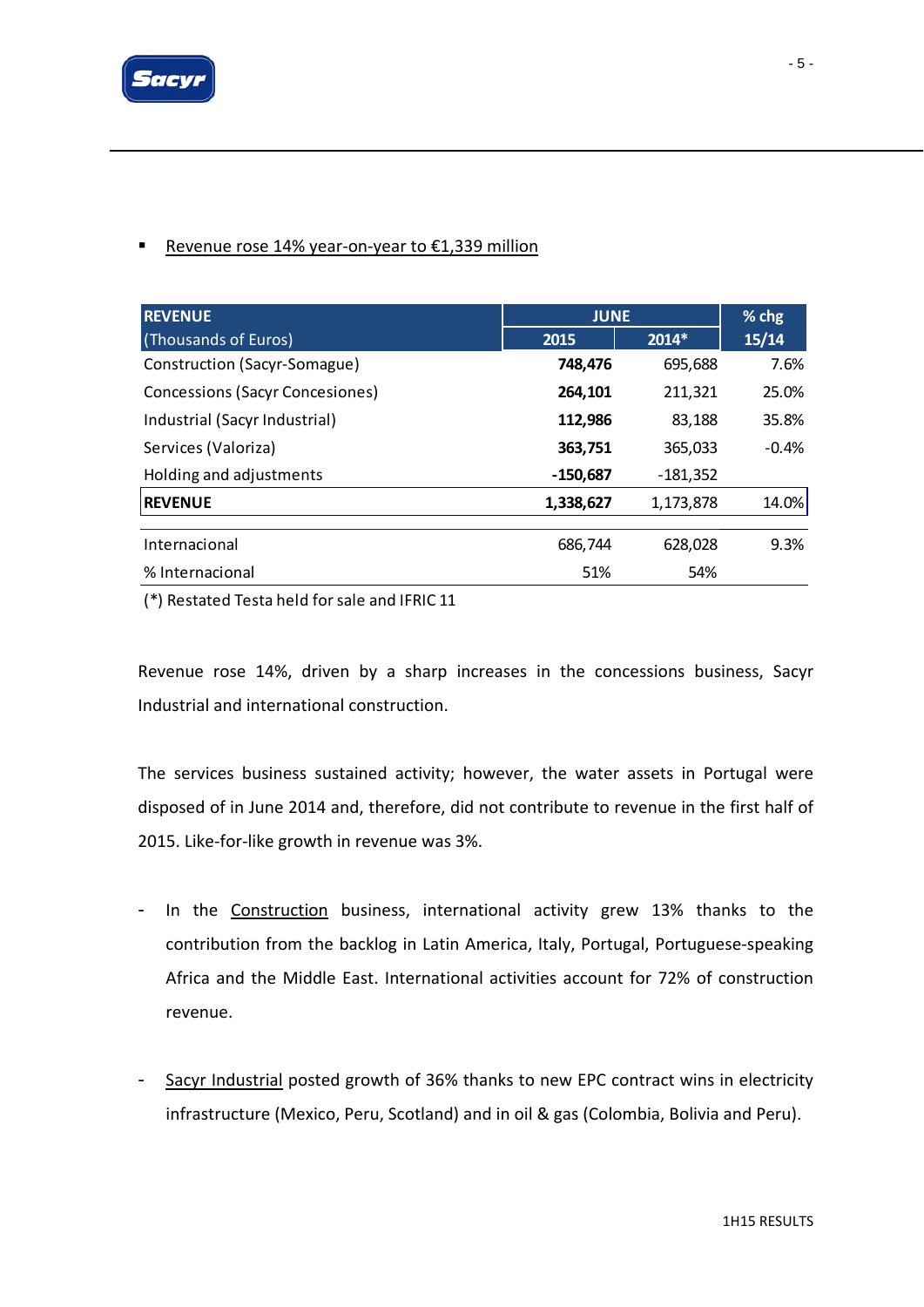

- In Concessions, part of the 25% increase in revenue was attributable to the contribution of certain concession assets that were accounted for using the equity method in the first half of 2014. Stripping out this impact, concession revenue was 23% higher, boosted by the favourable traffic performance on our toll roads, the inauguration of the Rutas del Desierto motorway in Chile and further progress on the Chilean motorways.
- In Services, the Environment and Multiservices activities delivered increases in revenue of 4% and 8%, respectively. Revenue in the Water business contracted slightly, due mainly to the disposal in June 2014 of the water assets in Portugal (which therefore contributed revenue in the first half of 2014, but not in the first half of this year).

#### First‐half EBITDA amounted to €155 million, a year‐on‐year increase of 50%

Of this increase, €35 million was the result of the addition to the consolidation scope of certain concessions (see 'Accounting issues' section). Like‐for‐like EBITDA growth (i.e. same consolidated group) was 16%

| <b>EBITDA</b>                             | <b>JUNE</b> | Chg.      |          |
|-------------------------------------------|-------------|-----------|----------|
| (Thousands of Euros)                      | 2015        | $2014*$   | 15/14    |
| Construction (Sacyr Construcción-Somague) | 36,047      | 44,484    | $-19.0%$ |
| Concessions (Sacyr Concesiones)           | 89,900      | 36,832    | 144.1%   |
| Industrial (Sacyr Industrial)             | 7,552       | 2,562     | 194.8%   |
| Services (Valoriza)                       | 30,940      | 30,798    | 0.5%     |
| Holding and adjustments                   | $-9,642$    | $-11,586$ |          |
| <b>EBITDA</b>                             | 154,798     | 103,090   | 50.2%    |
| Ebitda Margin (%)                         | 11.6%       | 8.8%      |          |

(\*) Restated Testa held forsale and IFRIC 11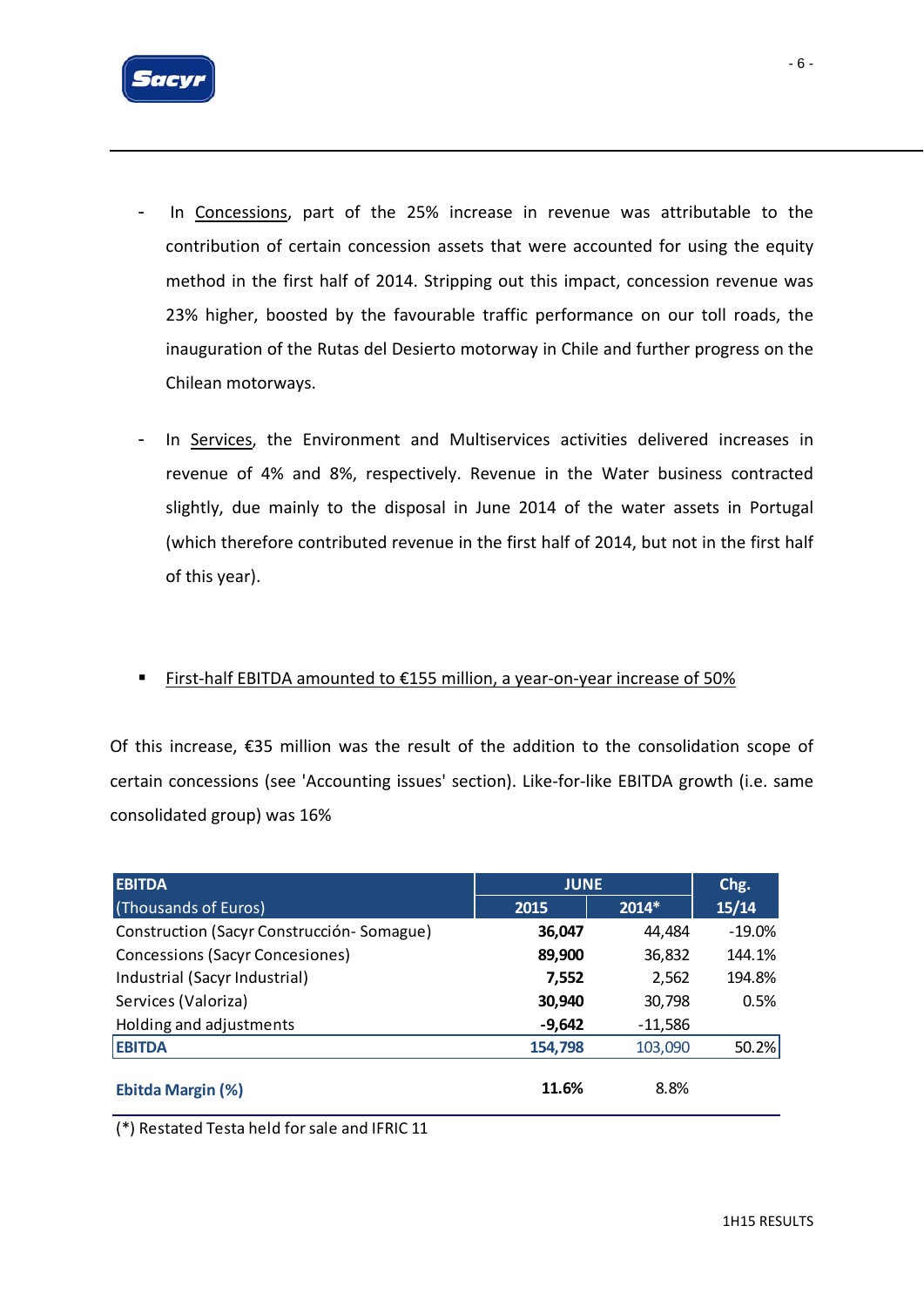

In the Construction business, the difference in EBITDA from 1H14 was the result of the drop in oil prices, which led to delays in certain of Somague's projects, especially in Angola and Brazil.

In Concessions, the increase is partly attributable to the change in consolidation scope, which entailed the full consolidation of eight concession assets that were carried using the equity method in the first half of 2014. Stripping out this impact, concessions' EBITDA growth stood at 24%.

Sacyr Industrial is increasing its contribution to the Group's EBITDA as it develops.

For Services, EBITDA growth was 0.5%. Excluding the impact of disposals in the water business, growth was 13%.

#### The EBITDA margin was 11.6% compared to 8.8% in the same period last year.

EBIT totalled €99 million in 1H15; i.e. a 14% increase from June 2014. Affecting the EBIT performance were the increase in the depreciation and amortisation charge (due to the inclusion of concession projects, the change to full consolidation of certain concession assets in 2015) and the release of €22 million of provisions in the first half of 2015, due mostly to the smaller impact of renewable energy legislation than in the original draft bill.

Net financial losses were €140 million. The average interest rate on debt in the first half of 2015 was 4.49%.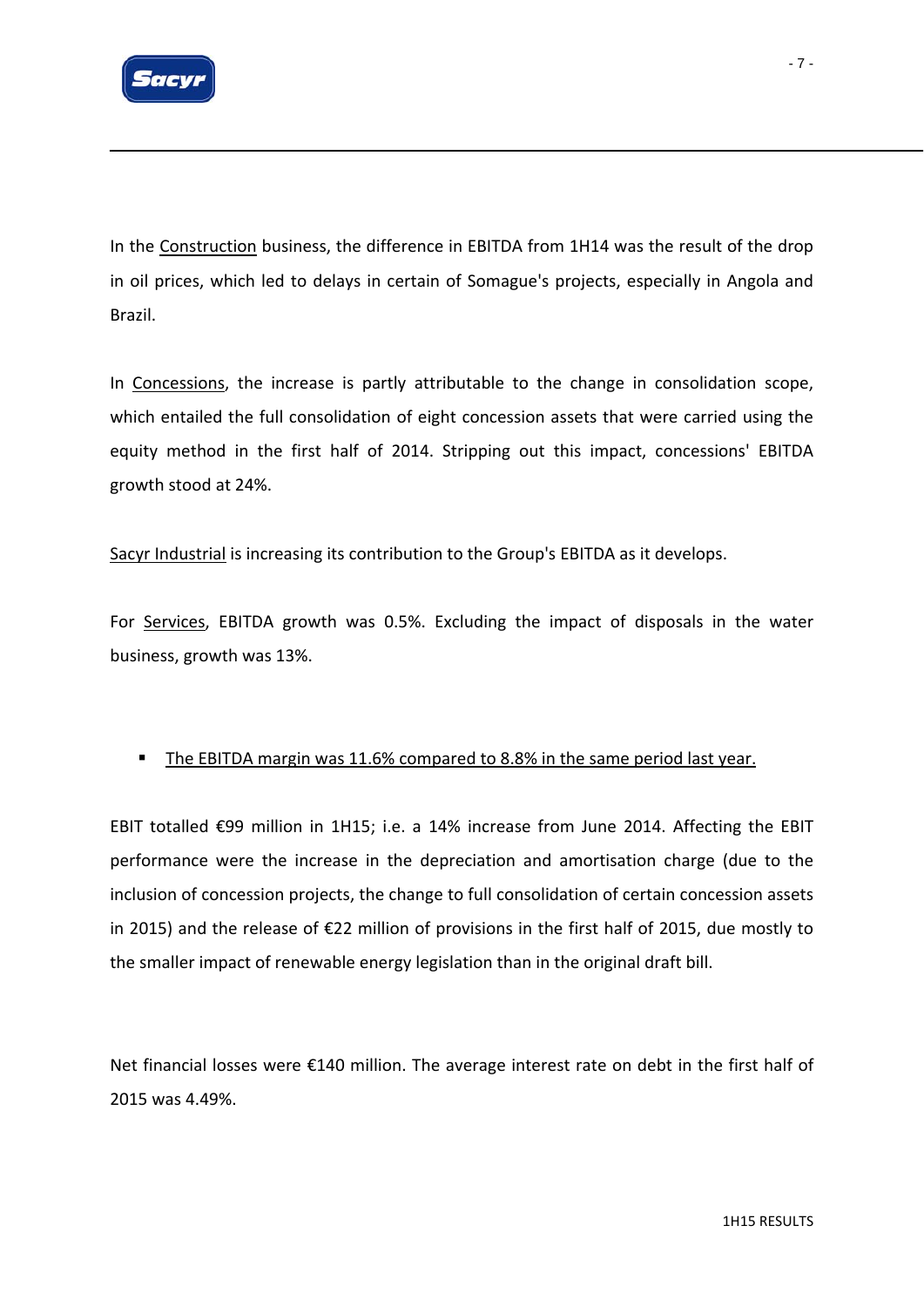

Results from equity accounted subsidiaries included €74 million from our holding in Repsol, of which €94 million related to our share of Repsol's net profit of €1,053 million through 30 June 2015 and €‐10 million to the write‐down of the investment to fair value after an impairment test. €93 million was recorded for this item at 30 June 2014.

#### ■ Sacyr attained a net profit of €62 million in the first half of 2015

The sharp increase in profit was due to the fact that the figures for the first half of 2014 included non‐recurring gains from disposals of concession assets and of the services activity amounting to €24 million (33% of the Seville metro, 49% of the Parla and Coslada hospitals, the Olextra and Extragol energy plants and our 25% stake in Aguas de Alcalá).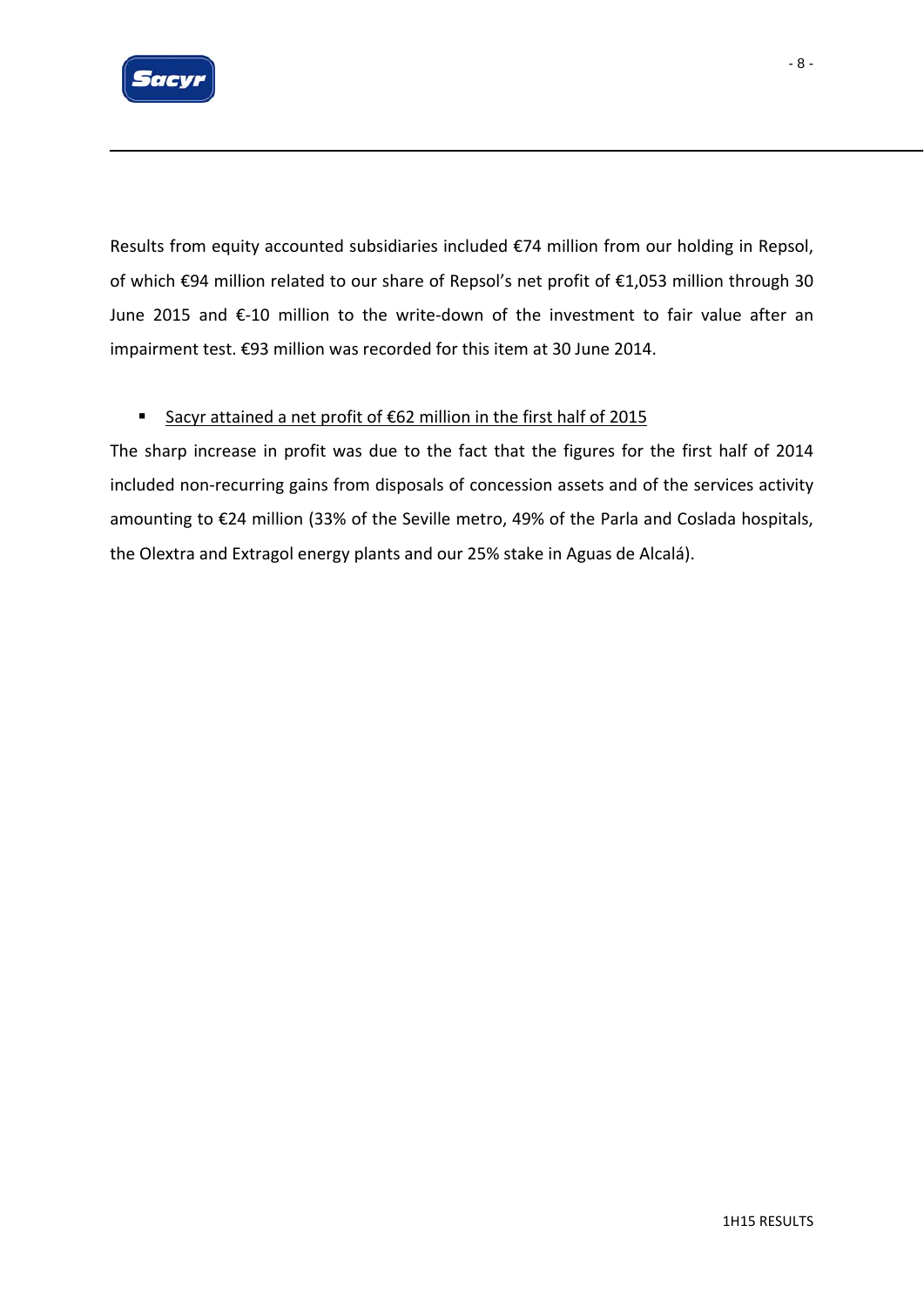

### **III. BACKLOG**

The revenue backlog stood at €28,150 million, mostly comprising the more recurrent concessions and services businesses, which represent 50% and 22% of the total respectively, not to mention the large construction backlog, of over €5,300 million, thanks to contracts wins, mainly abroad.

| <b>BACKLOG</b>                            | <b>JUNE</b> | <b>DECEMBER</b> | $%$ Chg        |
|-------------------------------------------|-------------|-----------------|----------------|
| (Millions of Euros)                       | 2015        | 2014            | <b>1S 2015</b> |
| Construction (Sacyr Construcción-Somague) | 5,316       | 4,987           | 7%             |
| <b>Concessions (Sacyr Concesiones)</b>    | 14,140      | 11,403          | 24%            |
| Services (Valoriza)                       | 6,195       | 6,259           | $-1%$          |
| Industrial (Sacyr Industrial)             | 2,499       | 2,418           | 3%             |
| Property (Testa)                          |             | 1,193           | $-100%$        |
| <b>Backlog</b>                            | 28,150      | 26,260          | 7%             |

Sacyr's Construction backlog at 30 June 2015 stood at €5,316 million. This marked a 7% increase in the period thanks to international contracts won (mainly in Colombia, Northern Ireland and Mexico) and underscores an adequate replacement level.

In construction, Sacyr has contracts in Chile, Italy, Panama, Portugal, Angola, Colombia, Bolivia, Qatar, Peru, Brazil, Mexico, Mozambique, Angola, Togo, Cape Verde, India and other countries.

The Concession backlog, in addition to fully consolidated concessions in the first half of 2015, includes the backlog of the Corridor 5: Puerta de Hierro – Cruz del Vizo motorway won in Colombia in May.

Sacyr Industrial is present in countries including Australia, the UK, Bolivia, Mexico, Peru and Colombia in addition to Spain, with various projects in the oil & gas, electricity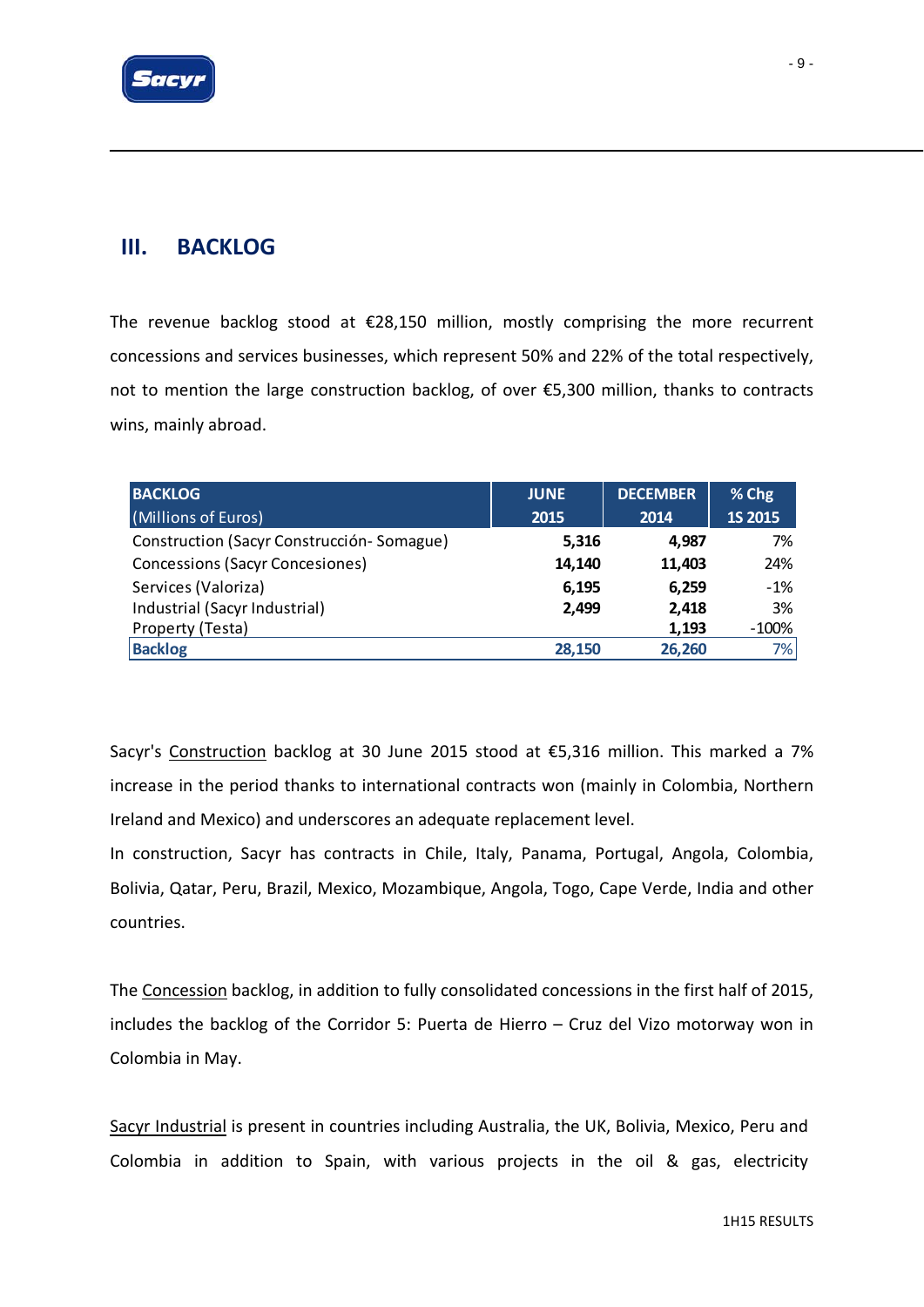

infrastructure, power plant and waste treatment sectors. It now has a backlog worth €2,499 million and growth outside Spain stood at 62% in the first half.

The large international component of the backlog is noteworthy, particularly in the Construction and Concessions businesses, which now have a distinctly international profile. The international backlog accounts for 85% of the total in the construction business. Sacyr's international footprint is even greater considering that these percentages do not include the backlogs of GUPC (Panama) or the concession in Italy (Pedemontana – Veneta), which are accounted for using the equity method.

| <b>BACKLOG</b>                            | <b>JUNE</b> | ℅             |
|-------------------------------------------|-------------|---------------|
| (Millions of Euros)                       | 2015        | International |
| Construction (Sacyr Construcción-Somague) | 5,316       | 85%           |
| <b>Concessions (Sacyr Concesiones)</b>    | 14,140      | 35%           |
| Services (Valoriza)                       | 6,195       | 31%           |
| Industrial (Sacyr Industrial)             | 2,499       | 16%           |
| <b>Backlog</b>                            | 28,150      | 42%           |

At Valoriza, the international backlog represents 31% of the total, with a presence in Algeria, Australia, Portugal, Bolivia, the UK, Peru and other countries, consisting mainly of water projects.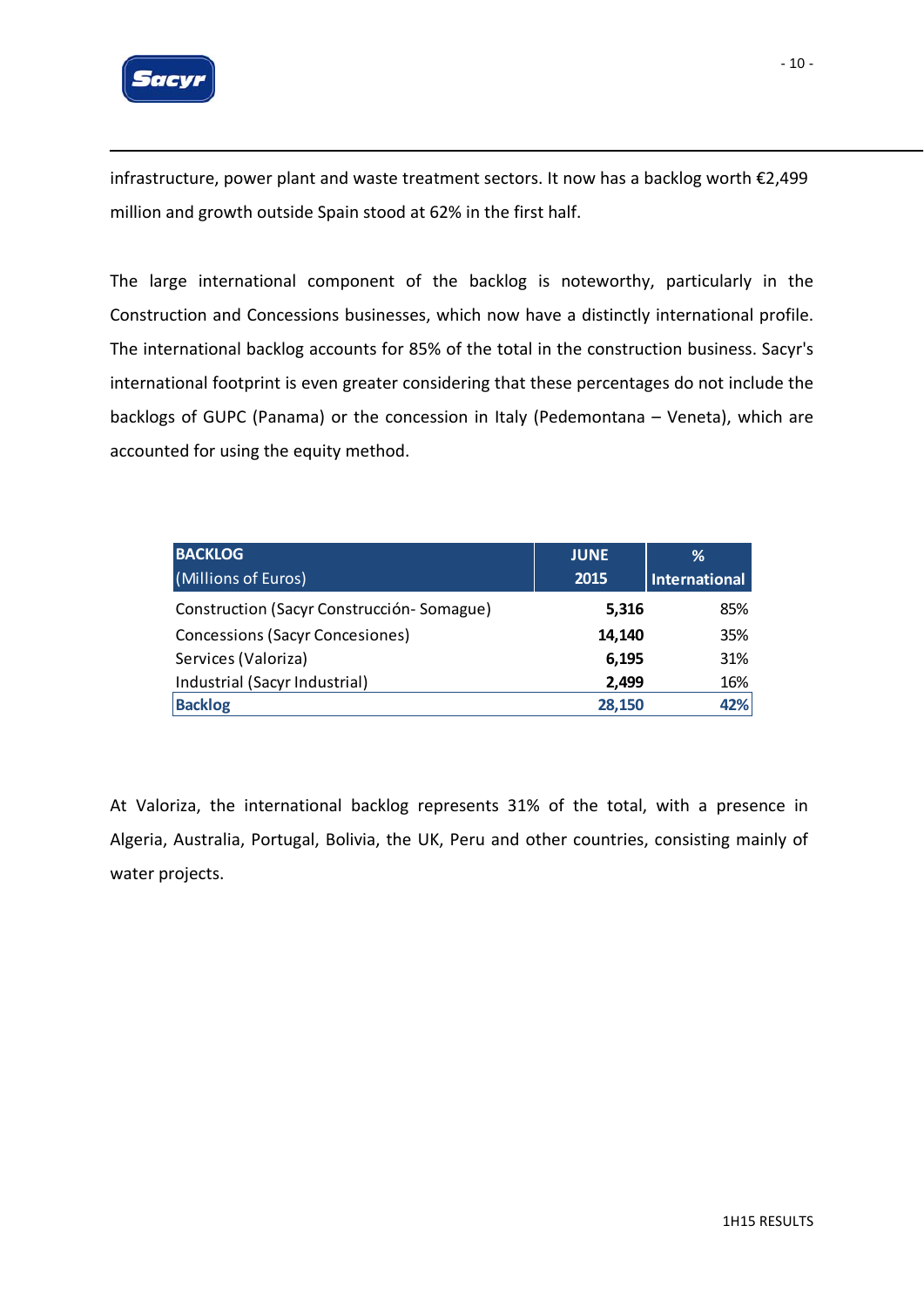

## **IV. CONSOLIDATED BALANCE SHEET**

| <b>BALANCE SHEET</b>                                             | <b>JUNE</b> | <b>DECEMBER</b> | Chg            |
|------------------------------------------------------------------|-------------|-----------------|----------------|
| (Thousands of Euros)                                             | 2015        | 2014*           | <b>1S 2015</b> |
|                                                                  |             |                 |                |
| <b>NON CURRENT ASSETS</b>                                        | 7,567,426   | 8,628,943       | $-1,061,517$   |
| <b>Intangible Assets</b>                                         | 7,339       | 6,913           | 426            |
| <b>Real Estate Investments</b>                                   | 0           | 1,846,596       | $-1,846,596$   |
| <b>Concessions Investments</b>                                   | 1,589,458   | 1,213,675       | 375,782        |
| <b>Fixed Assets</b>                                              | 371,774     | 395,039         | $-23,265$      |
| <b>Financial Assets</b>                                          | 5,480,319   | 5,047,764       | 432,555        |
| <b>Other non Current Assets</b>                                  | 329         | 645             | $-315$         |
| Goodwill                                                         | 118,207     | 118,311         | $-104$         |
| <b>CURRENT ASSETS</b>                                            | 5,542,270   | 3,148,819       | 2,393,451      |
| Non current assets held for sale                                 | 2,692,476   | 302,623         | 2,389,853      |
| Inventories                                                      | 193,952     | 386,356         | $-192,404$     |
| <b>Accounts Receivable</b>                                       | 1,968,129   | 1,888,173       | 79,956         |
| <b>Financial Assets</b>                                          | 279,471     | 213,191         | 66,280         |
| Cash                                                             | 408,242     | 358,475         | 49,767         |
| <b>ASSETS = LIABILITIES</b>                                      | 13,109,696  | 11,777,762      | 1,331,934      |
|                                                                  |             |                 |                |
| <b>EQUITY</b>                                                    | 1,715,884   | 1,326,074       | 389,810        |
| Shareholder's Equity                                             | 1,413,505   | 1,205,300       | 208,205        |
| Minority Interests                                               | 302,379     | 120,775         | 181,604        |
| <b>NON CURRENT LIABILITIES</b>                                   | 6,018,259   | 4,318,315       | 1,699,944      |
| <b>Financial Debt</b>                                            | 4,801,361   | 3,411,860       | 1,389,501      |
| Financial Instruments at fair value                              | 163,306     | 132,704         | 30,601         |
| Provisions                                                       | 272,592     | 279,248         | $-6,656$       |
| Other non current Liabilities                                    | 780,999     | 494,502         | 286,497        |
| <b>CURRENT LIABILITIES</b>                                       | 5,375,553   | 6, 133, 372     | $-757,819$     |
| Liabilities associated with the non current assets held for sale | 1,914,823   | 219,771         | 1,695,052      |
| <b>Financial Debt</b>                                            | 1,093,198   | 3,445,304       | $-2,352,106$   |
| Financial Instruments at fair value                              | 24,607      | 15,231          | 9,376          |
| <b>Trade Accounts Payable</b>                                    | 1,376,466   | 1,604,984       | $-228,518$     |
| <b>Operating Provisions</b>                                      | 266,971     | 315,908         | $-48,937$      |
| Other current liabilities                                        | 699,487     | 532,174         | 167,313        |

(\*) Restated IFRIC 11

The main change in the first half of 2015 was the accounting of Testa as a discontinued operation. This resulted in the transfer of its assets to "Non‐current assets held for sale" and its liabilities to "Liabilities associated with non‐current assets held for sale".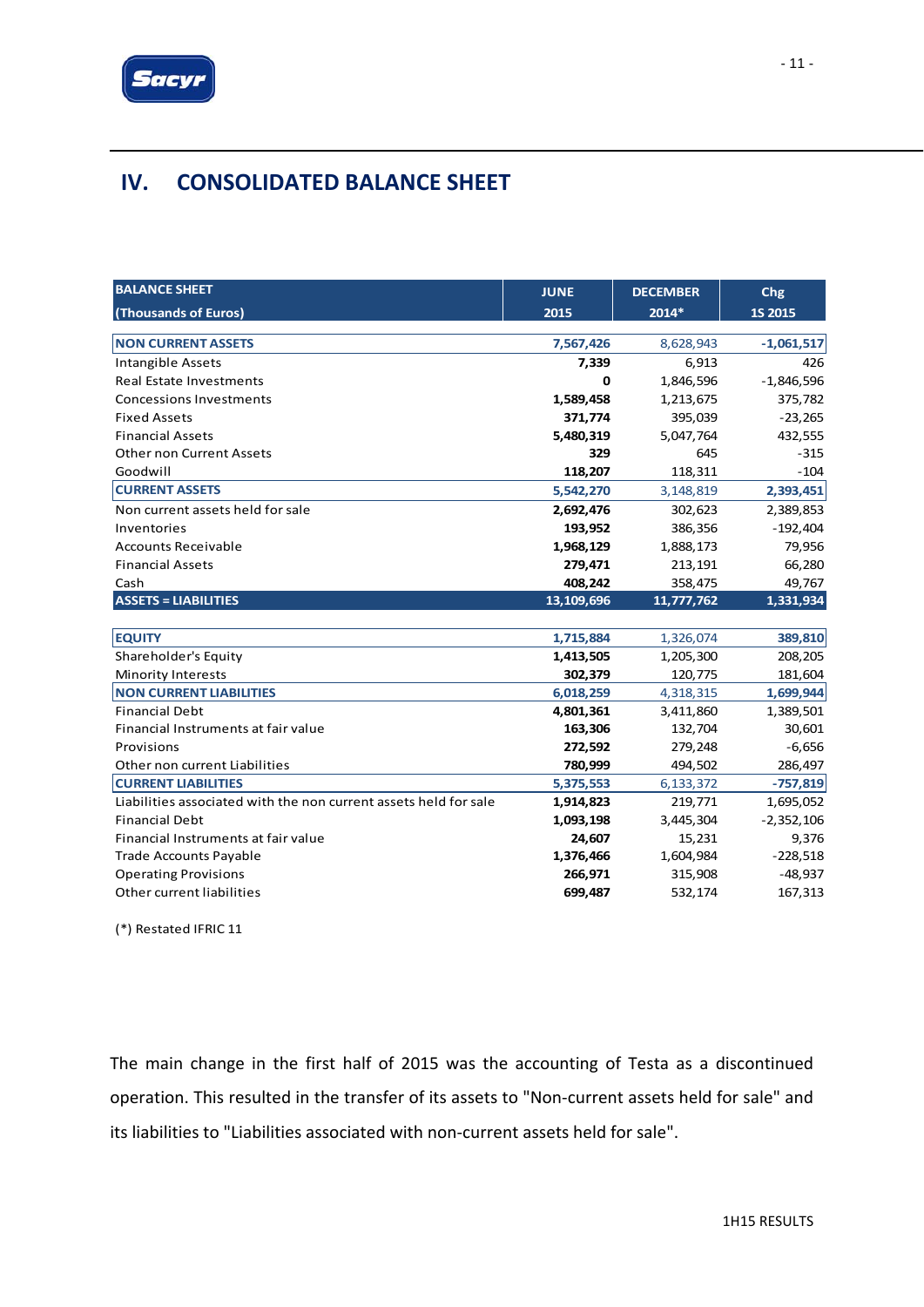

Another significant change was the transfer of the syndicated loan maturing on 31 January 2018 taken out to finance the investment in Repsol from "Non-current liabilities - Financial debt" to "Current liabilities ‐ Financial debt".

The change in the consolidation method in the first quarter of 2015 (from equity accounting to full consolidation) for certain concessions has resulted in increases in the concession projects and financial assets items. Financial debt increased by €560 million in the period for the same reason.

#### **EQUITY**

Equity at 30 June 2015 stood at  $\epsilon$ 1,716 million. Of the total, 82% ( $\epsilon$ 1,413 million) is attributable to equity holders of Sacyr and €303 million to non‐controlling interests in the Group.

Shareholders at the General Shareholders' Meeting held on 11 June 2015 resolved to carry out a capital increase with a charge to reserves through the issuance of 15.2 million shares with a par value of €1 each, in the proportion of 1 new share for every 33 previously issued. The new shares began trading on 29 July 2015.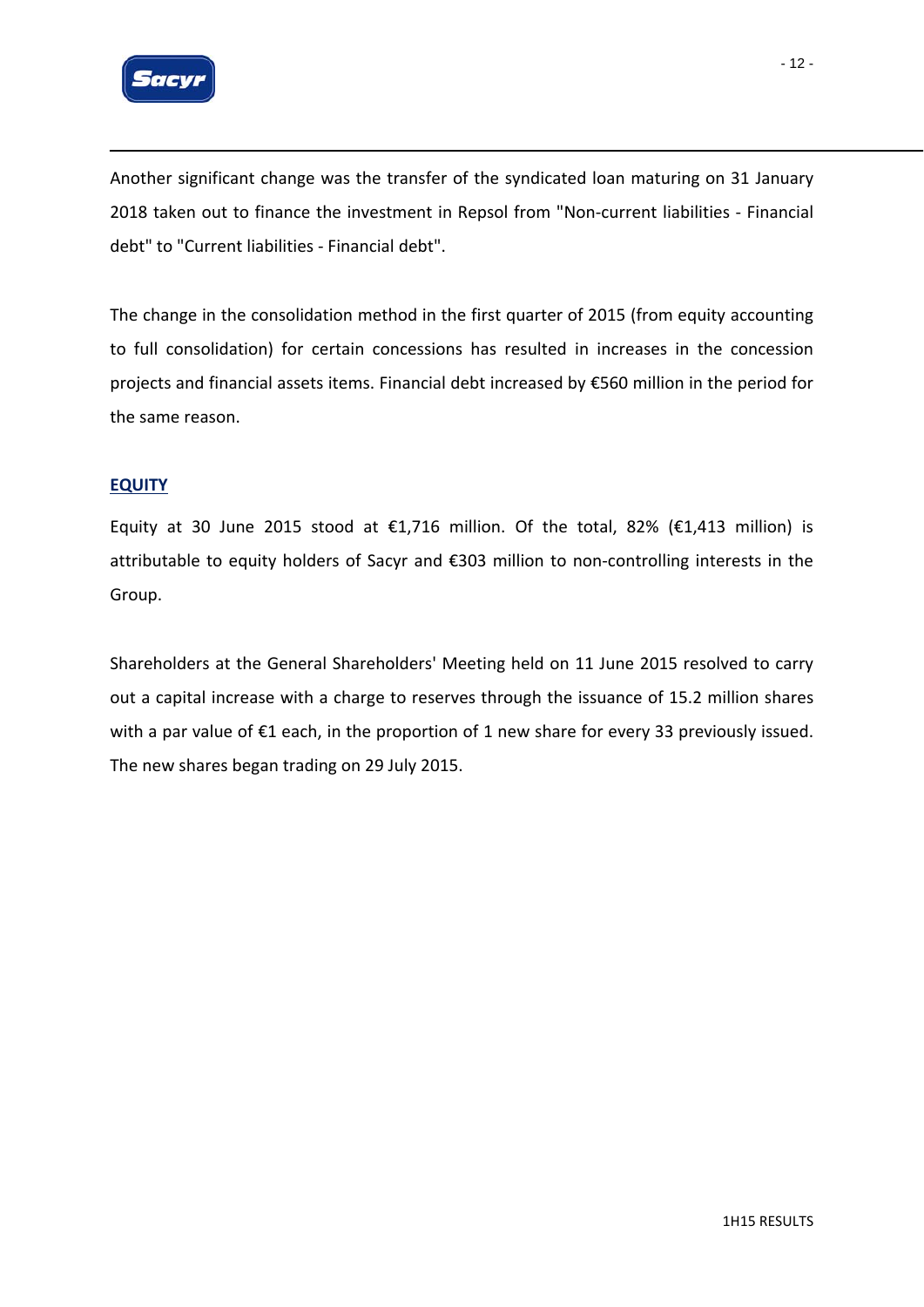

#### **FINANCIAL DEBT**

At 30 June 2015, the Group's total net debt stood at €5,334 million. The breakdown is as follows:

|                                        |                  | Type of debt      |                                                    |           |  |  |
|----------------------------------------|------------------|-------------------|----------------------------------------------------|-----------|--|--|
| <b>Net Debt</b><br>(Millions of Euros) | <b>JUNE 2015</b> | <b>Structured</b> | <b>Related to</b><br>construction and<br>contracts | Corporate |  |  |
| Testa                                  |                  |                   |                                                    |           |  |  |
| Sacyr Concesiones                      | 1,725            | 1,725             |                                                    |           |  |  |
| Sacyr Construcción + Somague           | 189              | 44                | 145                                                |           |  |  |
| Valoriza                               | 141              | 75                | 67                                                 |           |  |  |
| Industrial                             | 56               | 50                | 6                                                  |           |  |  |
| <b>SUBTOTAL, BUSINESS</b>              | 2,111            | 1,894             | 218                                                | 0         |  |  |
| Repsol                                 | 2,236            |                   | 2,236                                              |           |  |  |
| Stake in Itínere                       | 241              |                   | 241                                                |           |  |  |
| <b>SUBTOTAL, INVESTMENTS</b>           | 2,477            |                   | 2,477                                              |           |  |  |
| Corporate                              | 292              |                   |                                                    | 292       |  |  |
| <b>BANK BORROWINGS</b>                 | 4,881            | 1,894             | 2,695                                              | 292       |  |  |
| Convertible bond                       | 453              |                   |                                                    |           |  |  |
| <b>TOTAL NET FINANCIAL DEBT</b>        | 5,334            |                   |                                                    |           |  |  |

Corporate debt: the Group's net corporate debt amounted to €292 million; corresponding to working capital used by the parent to coordinate and provide the financial management as the Group's parent company.

In addition, the holding shows a financial liability of €453 million at 30 June 2015 for the outstanding balance on bond issues.

Debt according to businesses: Of this amount, 90% is associated with very long-term project finance and lease arrangements. It is repaid with cash flows generated by the businesses and 66% matures from 2018 with significant gaps.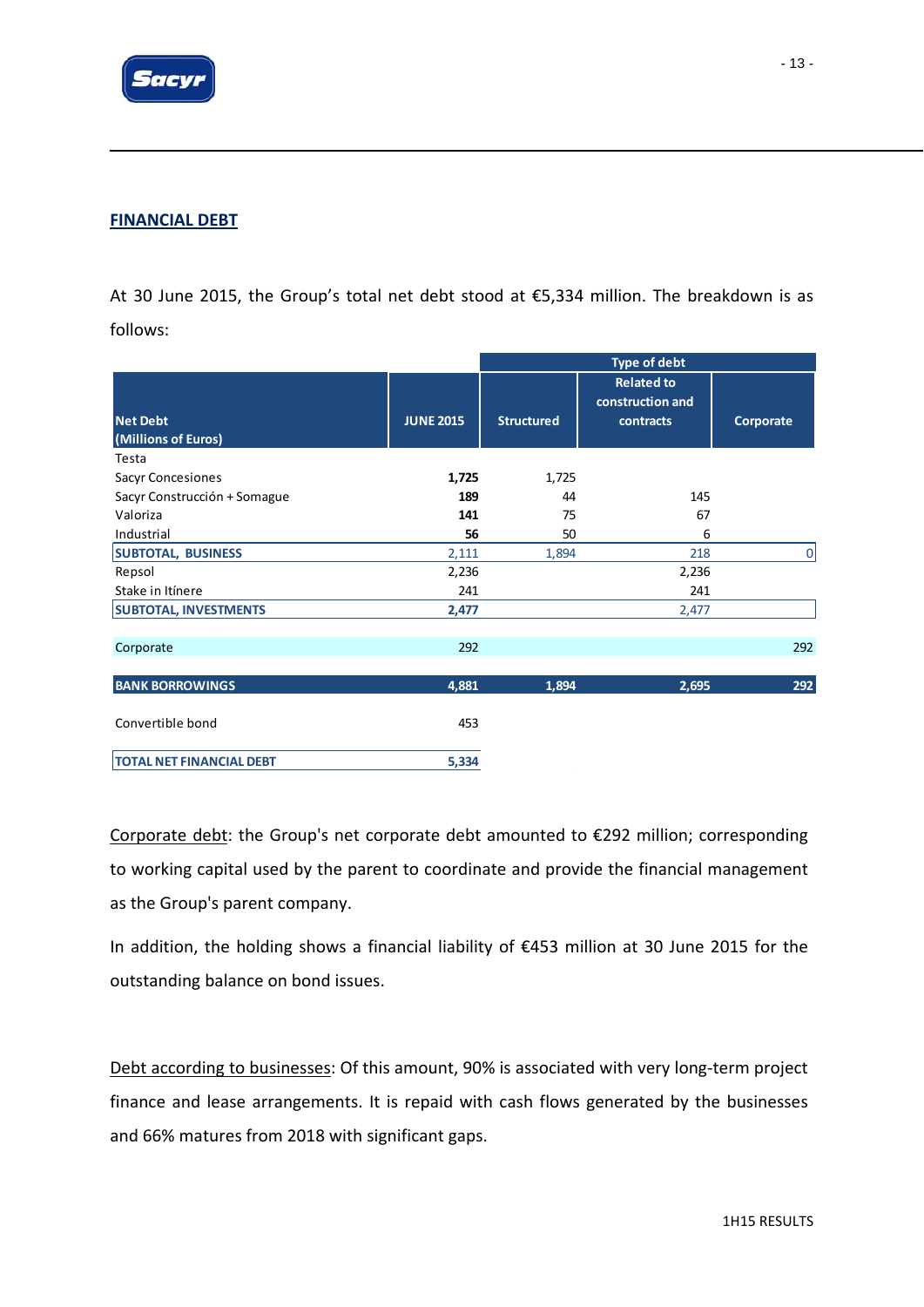

Net debt associated with infrastructure concessions increased by €683 million in the first half of 2015, but more than 80% of the increase, i.e. €561 million, is due to the fact that several companies that were formerly accounted for using the equity method are now fully consolidated. Investment in Chile accounts for the remaining 18%. Derivative instruments arranged hedge 52% of potential increases in interest rates on project finance.

Debt related to investments: The investment vehicle that holds the 8.73% stake in Repsol had net debt at 30 June 2015 of €2,236 million. The loan is serviced with Repsol dividends. This variable‐rate financing was refinanced under favourable market conditions, with maturity extended to 31 January 2018. After the end of the first half, an amount of €611 million was repaid on this loan, leaving an outstanding balance of €1,654 million.

Net financial losses were €140 million, compared with €141 million at 30 June 2014. The average interest on financing in the first half of 2015 was 4.49%. This is higher than in the first half of 2014 because of the accounting for Testa as a discontinued operation; its mortgage debt bore a lower interest than the Group average.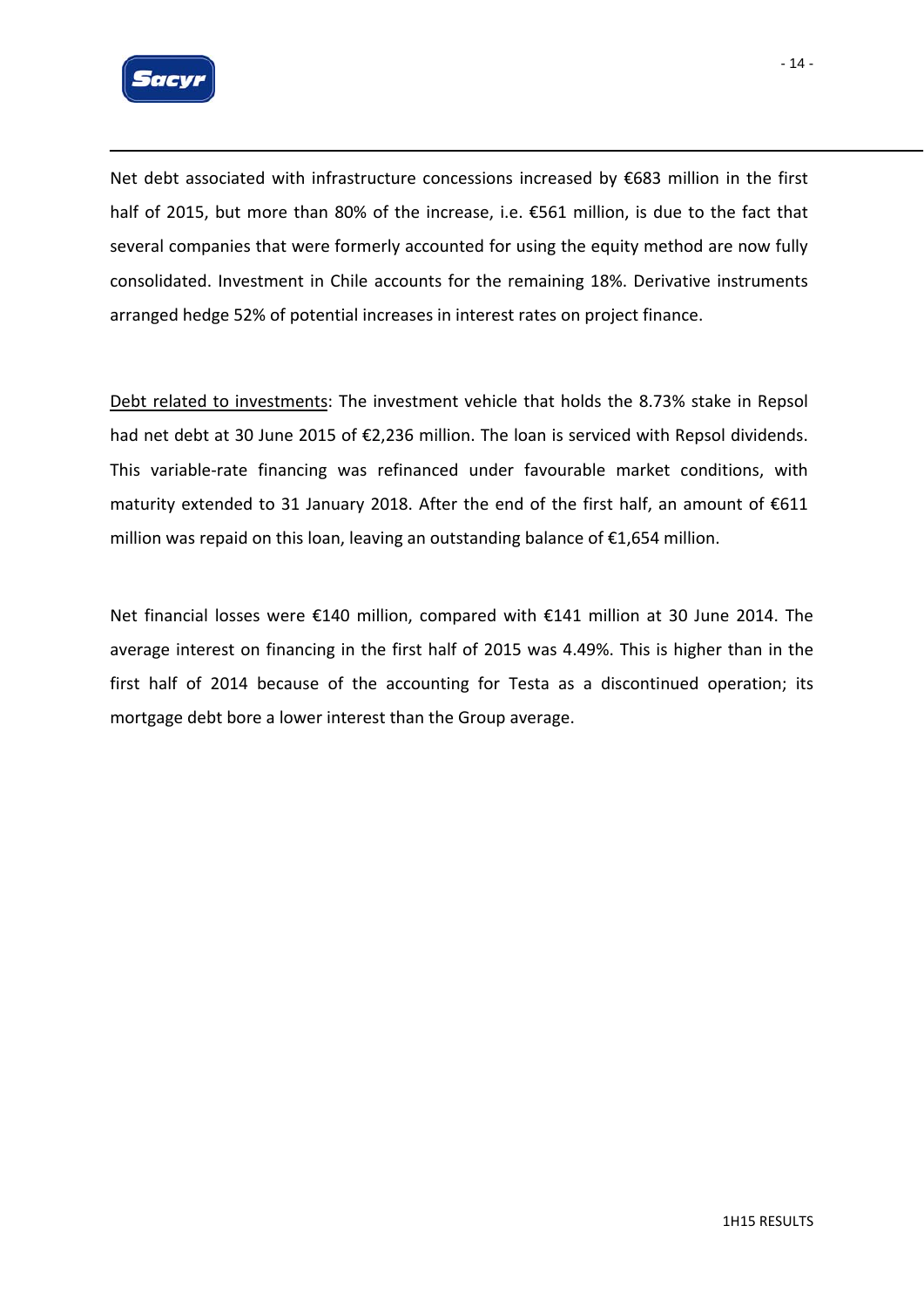### **V. DEVELOPMENTS IN BUSINESS AREAS**

| <b>CONSOLIDATED INCOME STATEMENT AS OF JUNE 2015</b>   |                                     |                |                                    |                 |                                   |                                          |              |  |
|--------------------------------------------------------|-------------------------------------|----------------|------------------------------------|-----------------|-----------------------------------|------------------------------------------|--------------|--|
| (Thousands of Euros)                                   | <b>Sacyr</b><br><b>Construcción</b> | <b>Somague</b> | <b>Sacyr</b><br><b>Concesiones</b> | <b>Valoriza</b> | <b>Sacyr</b><br><b>Industrial</b> | <b>Holding and</b><br><b>Adjustments</b> | <b>TOTAL</b> |  |
|                                                        |                                     |                |                                    |                 |                                   |                                          |              |  |
| <b>Turnover</b>                                        | 567,026                             | 181,451        | 264,101                            | 363,751         | 112,986                           | $-150,687$                               | 1,338,627    |  |
| <b>Other Sales</b>                                     | 19,147                              | 12,705         | 9,920                              | 6,392           | 1,625                             | 2,572                                    | 52,362       |  |
| <b>Total Income</b>                                    | 586,173                             | 194,156        | 274,021                            | 370,143         | 114,611                           | $-148,115$                               | 1,390,989    |  |
| <b>External and Operating Expenses</b>                 | $-554,742$                          | $-189,539$     | $-184,121$                         | $-339,203$      | $-107,059$                        | 138,473                                  | $-1,236,191$ |  |
| <b>GROSS OPERATING PROFIT</b>                          | 31,430                              | 4,617          | 89,900                             | 30,940          | 7,552                             | $-9,642$                                 | 154,798      |  |
| Depreciation                                           | $-8,109$                            | $-5,161$       | $-20,782$                          | $-14,631$       | $-3,653$                          | $-789$                                   | $-53,125$    |  |
| <b>Trade Provisions</b>                                | 1,364                               | 1,305          | $-3,237$                           | $-2,742$        | 476                               | 0                                        | $-2,834$     |  |
| <b>NET OPERATING PROFIT</b>                            | 24,686                              | 760            | 65,881                             | 13,567          | 4,375                             | $-10,431$                                | 98,839       |  |
| <b>Financial results</b>                               | 779                                 | $-3,667$       | $-57,463$                          | $-7,727$        | $-1,082$                          | $-70,642$                                | $-139,802$   |  |
| Results from equity accounted subsidiaries             | $-134$                              | $-27$          | 1,725                              | 2,171           | 28                                | 73,338                                   | 77,100       |  |
| Provisions for financial investments                   | $-106$                              | 0              | $-1,863$                           | $-608$          | 0                                 | 5.                                       | $-2,571$     |  |
| Change in value of financial instruments at fair value | 0                                   | 0              | $-271$                             | 0               | 16                                | 0                                        | $-254$       |  |
| Results from sales of non current assets               | $-218$                              | 0              | 24                                 | 53              | 0                                 | 0                                        | $-141$       |  |
| <b>PROFIT BEFORE TAXES</b>                             | 25,006                              | $-2,934$       | 8,033                              | 7,456           | 3,337                             | $-7,729$                                 | 33,171       |  |
| Corporate Tax                                          | $-8,727$                            | $-998$         | $-2,739$                           | $-1,561$        | $-971$                            | 21,357                                   | 6,361        |  |
| PROFIT FOR CONTINUING ACTIVITIES                       | 16,279                              | $-3,932$       | 5,294                              | 5,896           | 2,366                             | 13,628                                   | 39,532       |  |
| PROFIT FOR DISCONTINUING ACTIVITIES                    | $\overline{0}$                      | $\Omega$       | 0                                  | 0               | $\overline{0}$                    | 28,351                                   | 28,351       |  |
| <b>CONSOLIDATE RESULTS</b>                             | 16,279                              | $-3,932$       | 5,294                              | 5,896           | 2,366                             | 41,979                                   | 67,883       |  |
| Minorities                                             | $-296$                              | $-39$          | $-5,680$                           | 280             | $-383$                            | $-30$                                    | $-6,148$     |  |
| <b>NET ATTRIBUTABLE PROFIT</b>                         | 15,983                              | $-3,970$       | $-385$                             | 6,175           | 1,983                             | 41,949                                   | 61,735       |  |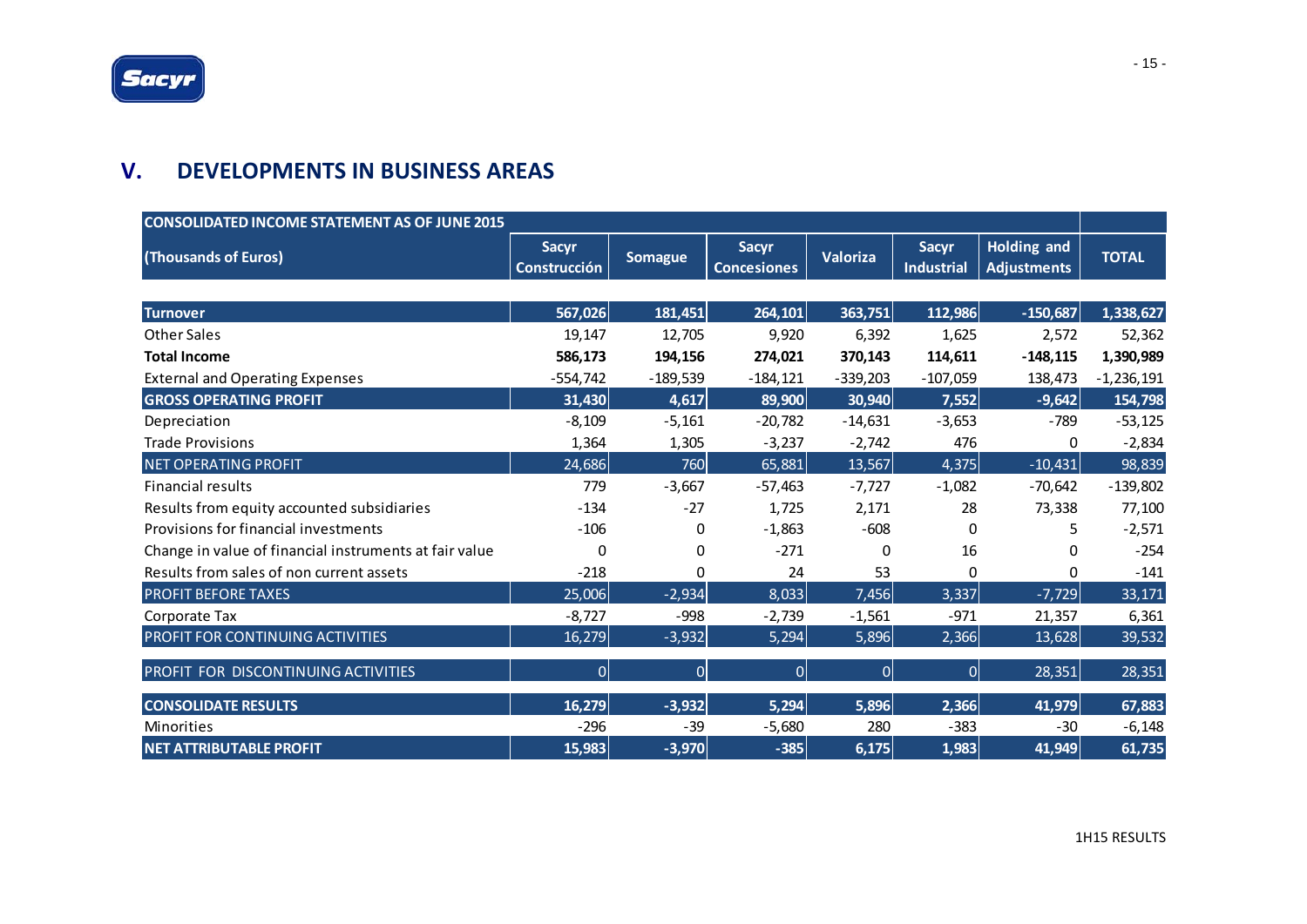| <b>CONSOLIDATED INCOME STATEMENT AS OF JUNE 2014*</b>  |                              |                |                                    |                 |                                   |                                          |              |
|--------------------------------------------------------|------------------------------|----------------|------------------------------------|-----------------|-----------------------------------|------------------------------------------|--------------|
| (Thousands of Euros)                                   | <b>Sacyr</b><br>Construcción | <b>Somague</b> | <b>Sacyr</b><br><b>Concesiones</b> | <b>Valoriza</b> | <b>Sacyr</b><br><b>Industrial</b> | <b>Holding and</b><br><b>Adjustments</b> | <b>TOTAL</b> |
| <b>Turnover</b>                                        | 420,056                      | 275,631        | 211,321                            | 365,033         | 83,188                            | $-181,352$                               | 1,173,878    |
| <b>Other Sales</b>                                     | 9,678                        | 12,322         | 1,486                              | 5,948           | 1,246                             | 868                                      | 31,547       |
| <b>Total Income</b>                                    | 429,734                      | 287,954        | 212,806                            | 370,981         | 84,434                            | $-180,484$                               | 1,205,425    |
| <b>External and Operating Expenses</b>                 | $-404,861$                   | $-268,343$     | $-175,974$                         | $-340,184$      | $-81,872$                         | 168,898                                  | $-1,102,335$ |
| <b>GROSS OPERATING PROFIT</b>                          | 24,873                       | 19,611         | 36,832                             | 30,798          | 2,562                             | $-11,586$                                | 103,090      |
| Depreciation                                           | $-7,515$                     | $-5,211$       | $-7,925$                           | $-14,355$       | $-3,132$                          | $-727$                                   | $-38,865$    |
| <b>Trade Provisions</b>                                | 10,496                       | 3,107          | $-2,840$                           | 501             | 11,143                            | $-55$                                    | 22,353       |
| <b>NET OPERATING PROFIT</b>                            | 27,854                       | 17,508         | 26,067                             | 16,944          | 10,573                            | $-12,368$                                | 86,578       |
| <b>Financial results</b>                               | 5,877                        | $-10,087$      | $-34,884$                          | $-8,550$        | $-2,483$                          | $-89,707$                                | $-139,834$   |
| Results from equity accounted subsidiaries             | 134                          | 167            | 1,704                              | 2,031           | $-24$                             | 89,469                                   | 93,482       |
| Provisions for financial investments                   | 103                          | 0              | $-1,619$                           | $-2,580$        | $\mathbf 0$                       | 0                                        | $-4,096$     |
| Change in value of financial instruments at fair value | 0                            | 0              | $-996$                             | 0               | $-137$                            | 0                                        | $-1,133$     |
| Results from sales of non current assets               | $-2,524$                     | 97             | 23,764                             | 2,883           | $-590$                            | 10                                       | 23,639       |
| <b>PROFIT BEFORE TAXES</b>                             | 31,445                       | 7,684          | 14,036                             | 10,728          | 7,338                             | $-12,596$                                | 58,636       |
| Corporate Tax                                          | $-11,903$                    | $-4,574$       | $-11,684$                          | $-4,008$        | $-389$                            | 32,371                                   | $-187$       |
| PROFIT FOR CONTINUING ACTIVITIES                       | 19,542                       | 3,110          | 2,352                              | 6,720           | 6,949                             | 19,775                                   | 58,448       |
| PROFIT FOR DISCONTINUING ACTIVITIES                    | $\overline{0}$               | $\overline{0}$ | $\overline{0}$                     | $\overline{0}$  | $\overline{0}$                    | 6,217                                    | 6,217        |
| <b>CONSOLIDATE RESULTS</b>                             | 19,542                       | 3,110          | 2,352                              | 6,720           | 6,949                             | 25,992                                   | 64,665       |
| <b>Minorities</b>                                      | $-117$                       | $-5$           | $-1,126$                           | 309             | $-2,955$                          | 7                                        | $-3,886$     |
| <b>NET ATTRIBUTABLE PROFIT</b>                         | 19,425                       | 3,105          | 1,226                              | 7,029           | 3,994                             | 25,999                                   | 60,780       |

(\*) Restated Testa held forsale and IFRIC 11

1H15 RESULTS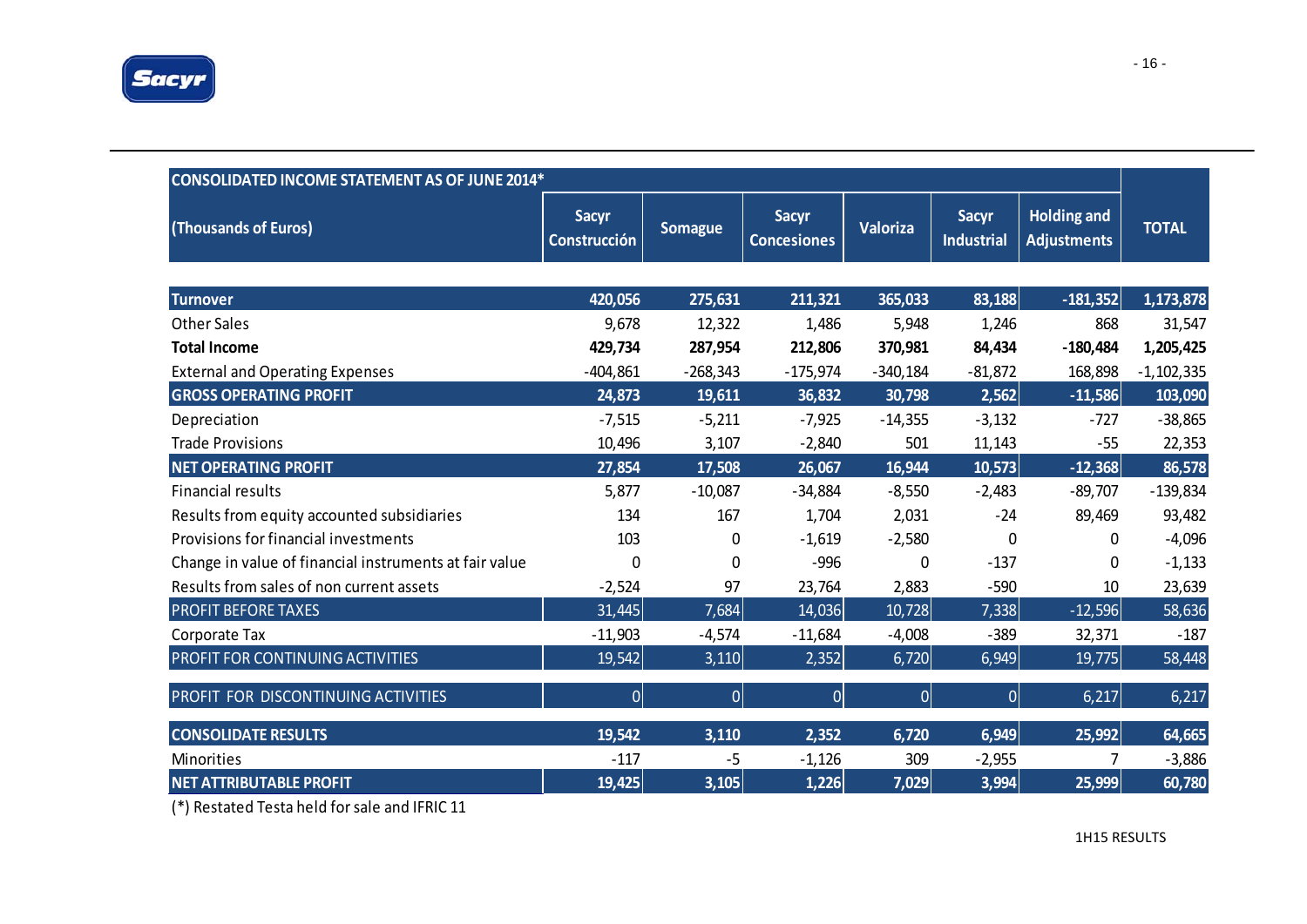

| <b>CONSOLIDATED BALANCE SHEET AS OF JUNE 2015</b>                |                       |                |                             |             |                            |                                          |              |
|------------------------------------------------------------------|-----------------------|----------------|-----------------------------|-------------|----------------------------|------------------------------------------|--------------|
| (Thousands of Euros)                                             | Sacyr<br>Construcción | <b>Somague</b> | Sacyr<br><b>Concesiones</b> | Valoriza    | Sacyr<br><b>Industrial</b> | <b>Holding and</b><br><b>Adjustments</b> | <b>TOTAL</b> |
| <b>NON CURRENT ASSETS</b>                                        | 305,772               | 171.071        | 3,186,349                   | 639,367     | 127,123                    | 3.137.744                                | 7,567,426    |
| Intangible Assets                                                | 200                   | 12             | 91                          | 5,223       | 957                        | 856                                      | 7,339        |
| <b>Real Estate Investments</b>                                   | $\Omega$              | $\Omega$       | $\mathbf 0$                 | $\Omega$    | $\Omega$                   | $\Omega$                                 | $\Omega$     |
| <b>Concessions Investments</b>                                   | 49,275                | 206            | 1,297,455                   | 242,521     | $\mathbf 0$                | 0                                        | 1,589,458    |
| <b>Fixed Assets</b>                                              | 51,031                | 87,151         | 4,334                       | 118,893     | 107,065                    | 3,300                                    | 371,774      |
| <b>Financial Assets</b>                                          | 205,266               | 64,893         | 1,884,469                   | 173,002     | 19,101                     | 3,133,587                                | 5,480,319    |
| <b>Other non Current Assets</b>                                  | 0                     | 326            | 0                           | 3           | 0                          | $\mathbf 0$                              | 329          |
| Goodwill                                                         | $\mathbf 0$           | 18,482         | $\mathbf 0$                 | 99,724      | $\mathbf 0$                | 0                                        | 118,207      |
| <b>CURRENT ASSETS</b>                                            | 1,796,940             | 651,728        | 369,775                     | 487,211     | 120,570                    | 2,116,046                                | 5,542,270    |
| Non current assets held for sale                                 | $\mathbf 0$           | $\mathbf 0$    | $\mathbf 0$                 | $\mathbf 0$ | $\mathbf 0$                | 2,692,476                                | 2,692,476    |
| Inventories                                                      | 126,935               | 31,440         | 2,773                       | 20,349      | 12,065                     | 390                                      | 193,952      |
| <b>Accounts Receivable</b>                                       | 1,362,589             | 557,178        | 91,064                      | 362,676     | 67,154                     | $-472,532$                               | 1,968,129    |
| <b>Financial Assets</b>                                          | 185,429               | 29,010         | 154,467                     | 12,823      | 11,732                     | $-113,990$                               | 279,471      |
| Cash                                                             | 121,988               | 34,100         | 121,471                     | 91,362      | 29,618                     | 9,703                                    | 408,242      |
| <b>ASSETS = LIABILITIES</b>                                      | 2,102,712             | 822,799        | 3,556,123                   | 1,126,577   | 247,693                    | 5,253,790                                | 13,109,696   |
|                                                                  |                       |                |                             |             |                            |                                          |              |
| <b>Equity</b>                                                    | 406,313               | 164,576        | 553,415                     | 263,425     | 69,375                     | 258,781                                  | 1,715,884    |
| Shareholder's Equity                                             | 402,230               | 164,187        | 417,428                     | 260,066     | 59,470                     | 110,124                                  | 1,413,505    |
| <b>Minority Interests</b>                                        | 4,084                 | 389            | 135,987                     | 3,359       | 9,904                      | 148,656                                  | 302,379      |
| <b>NON CURRENT LIABILITIES</b>                                   | 517,546               | 57,867         | 2,429,575                   | 313,567     | 69,973                     | 2,629,731                                | 6,018,259    |
| <b>Financial Debt</b>                                            | 56,416                | 46,650         | 1,662,487                   | 160,171     | 56,577                     | 2,819,060                                | 4,801,361    |
| Financial Instruments at fair value                              | $\mathbf 0$           | $\mathbf 0$    | 140,936                     | 19,692      | 2,677                      | $\Omega$                                 | 163,306      |
| Provisions                                                       | 356,391               | $\mathbf 0$    | 70,188                      | 53,060      | 2,529                      | $-209,575$                               | 272,592      |
| Other non current Liabilities                                    | 104,739               | 11,217         | 555,965                     | 80,643      | 8,190                      | 20,246                                   | 780,999      |
| <b>CURRENT LIABILITIES</b>                                       | 1,178,854             | 600,356        | 573,134                     | 549,586     | 108,346                    | 2,365,278                                | 5,375,553    |
| Liabilities associated with the non current assets held for sale | $\mathbf 0$           | $\mathbf 0$    | $\mathbf 0$                 | $\mathbf 0$ | $\mathbf 0$                | 1,914,823                                | 1,914,823    |
| <b>Financial Debt</b>                                            | 106,675               | 178,309        | 206,931                     | 93,554      | 29,945                     | 477,785                                  | 1,093,198    |
| Financial instruments at fair value                              | 0                     | $\Omega$       | 21,503                      | 1,291       | 1,814                      | $\Omega$                                 | 24,607       |
| <b>Trade Accounts Payable</b>                                    | 714,885               | 326,361        | 22,573                      | 164,374     | 63,889                     | 84,384                                   | 1,376,466    |
| <b>Operating Provisions</b>                                      | 62,927                | 25,324         | 3,206                       | 31,870      | 2,429                      | 141,216                                  | 266,971      |
| Other current liabilities                                        | 294,367               | 70,362         | 318,921                     | 258,496     | 10,270                     | $-252,929$                               | 699,487      |

1H15 RESULTS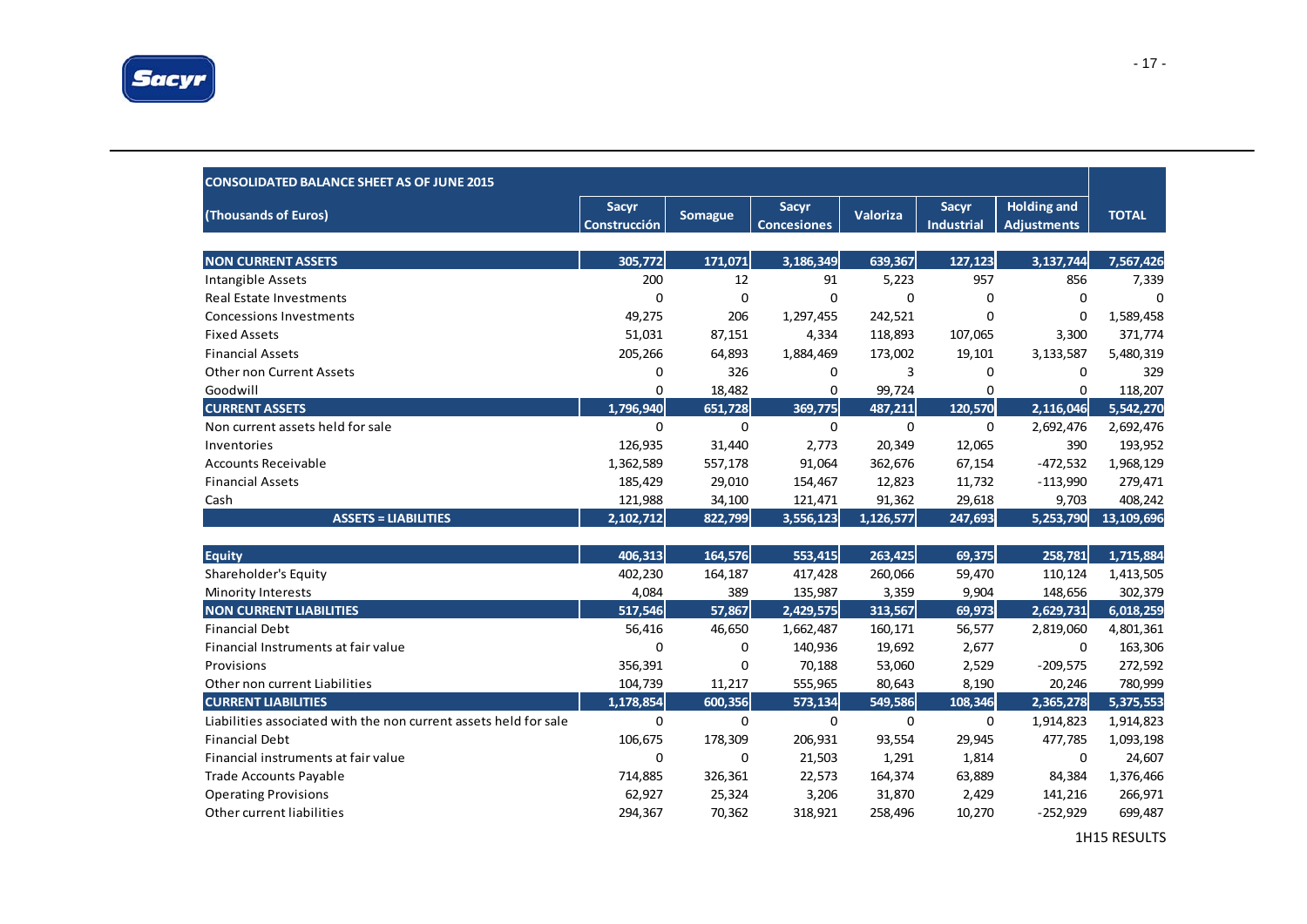

| <b>CONSOLIDATED BALANCE SHEET AS OF DECEMBER 2014*</b>           |                                     |             |                             |              |              |                                          |              |
|------------------------------------------------------------------|-------------------------------------|-------------|-----------------------------|--------------|--------------|------------------------------------------|--------------|
| (Thousands of Euros)                                             | <b>Sacyr</b><br><b>Construcción</b> | Somague     | Sacyr<br><b>Concesiones</b> | Testa        | Valoriza     | <b>Holding and</b><br><b>Adjustments</b> | <b>TOTAL</b> |
| <b>NON CURRENT ASSETS</b>                                        | 272,512                             | 170,429     | 2.480.225                   | 3,118,892    | 774,127      | 1,812,758                                | 8,628,943    |
| Intangible Assets                                                | 180                                 | 19          | 104                         | $\mathbf{0}$ | 5,626        | 984                                      | 6,913        |
| Real Estate Investments                                          | $\Omega$                            | $\mathbf 0$ | 0                           | 2,020,315    | $\Omega$     | $-173,718$                               | 1,846,596    |
| <b>Concessions Investments</b>                                   | 50,214                              | 206         | 869,050                     | 46,930       | 247,276      | $\mathbf 0$                              | 1,213,675    |
| <b>Fixed Assets</b>                                              | 69,230                              | 84,990      | 4,248                       | 0            | 233,003      | 3,568                                    | 395,039      |
| <b>Financial Assets</b>                                          | 152,888                             | 66,091      | 1,606,822                   | 1,051,647    | 188,391      | 1,981,924                                | 5,047,764    |
| <b>Other non Current Assets</b>                                  | $\mathbf 0$                         | 642         | $\mathbf 0$                 | $\mathbf 0$  | 3            | $\mathbf 0$                              | 645          |
| Goodwill                                                         | $\mathbf 0$                         | 18,482      | 0                           | $\mathbf 0$  | 99,829       | 0                                        | 118,311      |
| <b>CURRENT ASSETS</b>                                            | 1,903,626                           | 666,974     | 208,448                     | 48,170       | 534,627      | $-213,027$                               | 3,148,819    |
| Non current assets held for sale                                 | $\mathbf 0$                         | 0           | 0                           | $\mathbf{0}$ | $\mathbf{0}$ | 302,623                                  | 302,623      |
| Inventories                                                      | 123,097                             | 33,400      | 2,578                       | 0            | 22,134       | 205,147                                  | 386,356      |
| <b>Accounts Receivable</b>                                       | 1,389,194                           | 564,136     | 58,653                      | 12,164       | 407,507      | $-543,480$                               | 1,888,173    |
| <b>Financial Assets</b>                                          | 272,084                             | 31,210      | 74,090                      | 14,075       | 21,502       | $-199,769$                               | 213,191      |
| Cash                                                             | 119,251                             | 38,228      | 73,128                      | 21,932       | 83,484       | 22,453                                   | 358,475      |
| <b>ASSETS = LIABILITIES</b>                                      | 2,176,138                           | 837,403     | 2,688,673                   | 3,167,062    | 1,308,754    | 1,599,730                                | 11,777,760   |
|                                                                  |                                     |             |                             |              |              |                                          |              |
| <b>Equity</b>                                                    | 433,859                             | 168,293     | 534,132                     | 1,383,118    | 324,094      | $-1,517,422$                             | 1,326,074    |
| Shareholder's Equity                                             | 430,338                             | 167,943     | 426,266                     | 1,383,118    | 311,232      | $-1,513,598$                             | 1,205,299    |
| Minority Interests                                               | 3,521                               | 350         | 107,866                     | 0            | 12,862       | $-3,824$                                 | 120,775      |
| <b>NON CURRENT LIABILITIES</b>                                   | 476,597                             | 60,111      | 1,694,636                   | 1,604,655    | 386,510      | 95,805                                   | 4,318,314    |
| <b>Financial Debt</b>                                            | 55,337                              | 47,222      | 962,604                     | 1,550,253    | 222,224      | 574,220                                  | 3,411,860    |
| Financial Instruments at fair value                              | $\Omega$                            | 0           | 98,095                      | 8,335        | 26,274       | $\Omega$                                 | 132,704      |
| Provisions                                                       | 348,088                             | 0           | 97,605                      | 15,560       | 52,677       | $-234,681$                               | 279,248      |
| Other non current Liabilities                                    | 73,173                              | 12,890      | 536,332                     | 30,506       | 85,335       | $-243,734$                               | 494,502      |
| <b>CURRENT LIABILITIES</b>                                       | 1,265,681                           | 608,999     | 459,905                     | 179,289      | 598,150      | 3,020,626                                | 6,132,651    |
| Liabilities associated with the non current assets held for sale | $\mathbf 0$                         | $\mathbf 0$ | 0                           | $\mathbf 0$  | $\mathbf 0$  | 219,771                                  | 219,771      |
| <b>Financial Debt</b>                                            | 83,405                              | 168,182     | 178,158                     | 160,536      | 134,796      | 2,720,227                                | 3,445,304    |
| Financial instruments at fair value                              | $\mathbf 0$                         | $\mathbf 0$ | 9,324                       | 2,250        | 3,048        | 609                                      | 15,231       |
| Trade Accounts Payable                                           | 778,292                             | 344,324     | 203,872                     | 5,877        | 218,218      | 53,765                                   | 1,604,348    |
| <b>Operating Provisions</b>                                      | 107,096                             | 28,313      | $-42,419$                   | 277          | 36,068       | 186,572                                  | 315,908      |
| Other current liabilities                                        | 296,887                             | 68,179      | 110,970                     | 10,350       | 206,021      | $-160,318$                               | 532,089      |

(\*) Restated IFRIC 11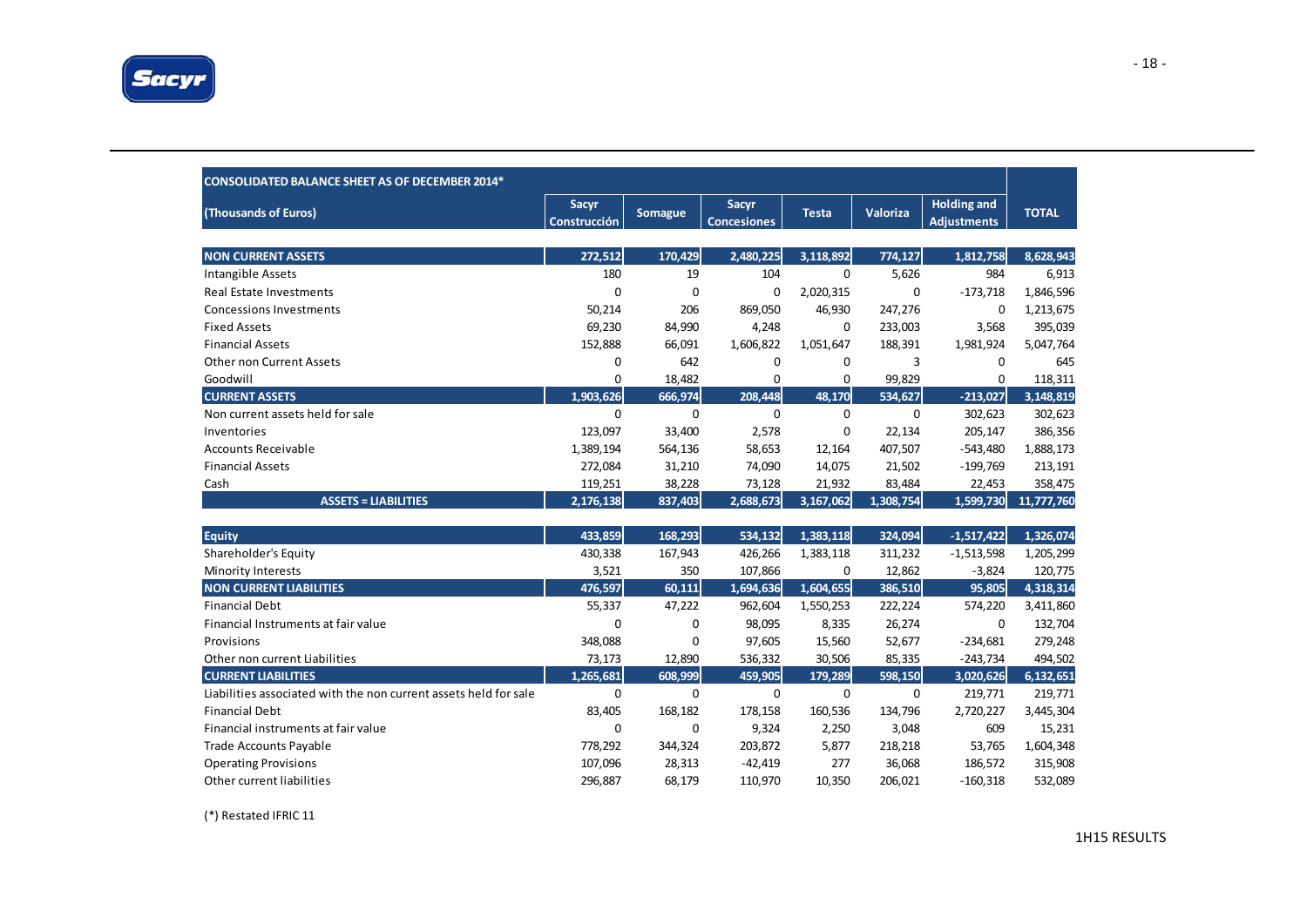

## **CONSTRUCTION**

| <b>Millions of Euros</b>      | <b>JUNE</b> |       | % Chg.  |  |
|-------------------------------|-------------|-------|---------|--|
|                               | 2015        | 2014  | 15/14   |  |
| <b>Revenue</b>                | 748         | 696   | 7.6%    |  |
| Spain                         | 207         | 217   | $-4.7%$ |  |
| International                 | 541         | 478   | 13.2%   |  |
| % International               | 72%         | 69%   |         |  |
| <b>EBITDA</b>                 | 36          | 44    | $-19%$  |  |
| <b>EBITDA Margin</b>          | 4.8%        | 6.4%  |         |  |
| <b>BACKLOG*</b>               | 5,316       | 4,988 | 7%      |  |
| International                 | 4,513       | 4,152 | 9%      |  |
| % International Backlog       | 85%         | 83%   | 2 bp    |  |
| <b>Months of activity</b>     | 43          | 43    |         |  |
| *2014 data refers to december |             |       |         |  |

Revenue from the Construction business through 30 June 2015 totalled €748 million. This marks an increase of 8% compared with the first half of 2014, with the 13% increase in revenue from international activity offsetting the decline in revenue in Spain. The weight of international business on total revenue increased to 72%.

EBITDA performance compared with the first half of 2014 was affected by the slowdown of some Somague projects, in particular in Angola and Brazil.

The construction backlog stood at €5,316 million at 30 June 2015, up 7% from December 2014, thanks to international contract wins. The backlog covers 43 months of operations at current turnover rates.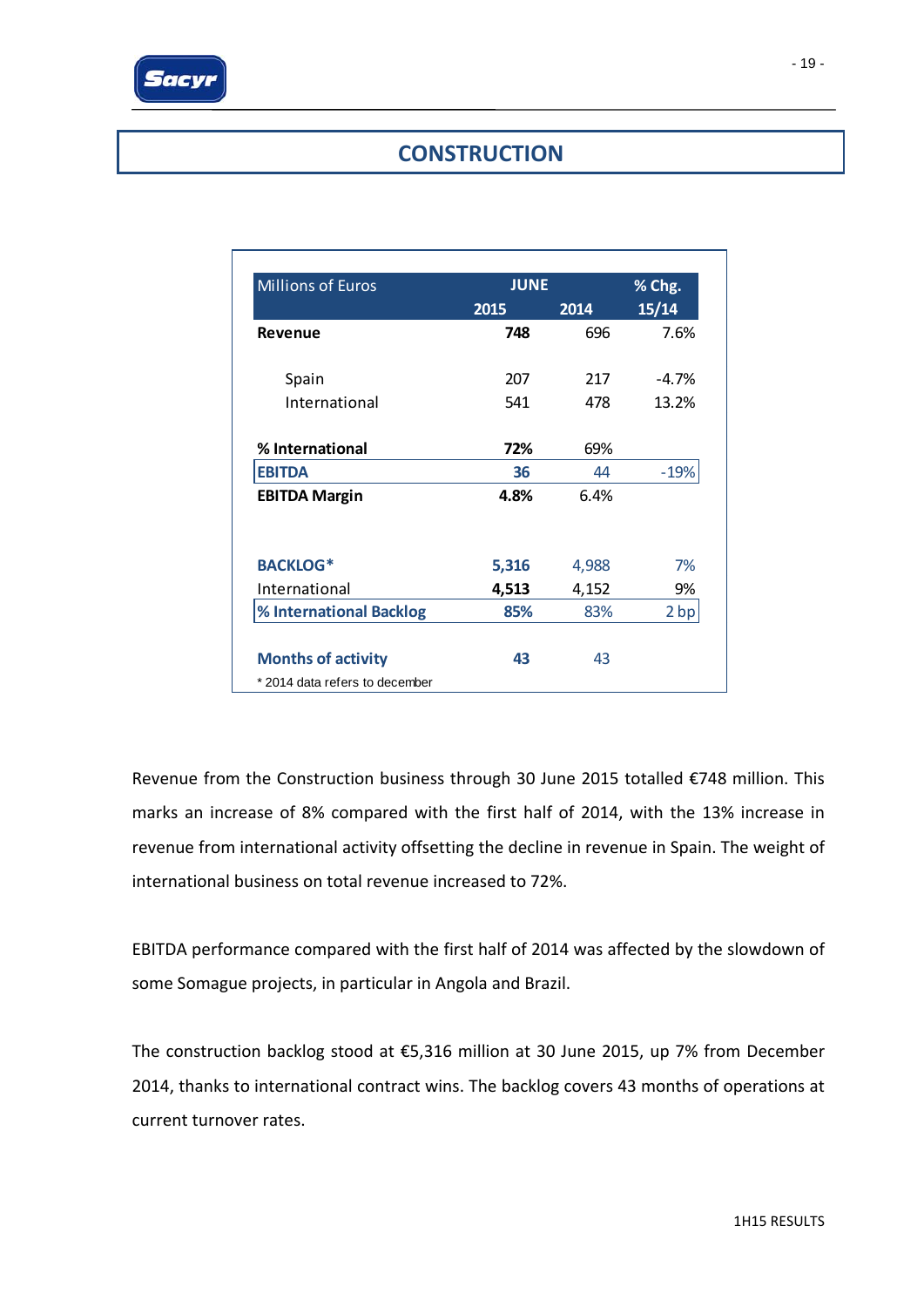

#### **INTERNATIONAL CONSTRUCTION**

Sacyr's international expansion strategy drove a 13% increase in international revenue, which on 30 June represented 72% of total construction revenue for this area, fuelled by contributions from major contract wins in Latin America.

The international construction backlog represents 85% and includes important contract wins in the first half of the year:

- o In Colombia, Sacyr reinforced its presence with a major contract: the construction of the Pumarejo Bridge over the Magdalena River in Barranquilla with a budget of €223 million and a 36‐month deadline.
- o Also in Colombia, Sacyr will build the Corridor 5: Puerta de Hierro Cruz del Vizo motorway for €112 million and the Autopista al Mar 1 motorway for €191 million.
- o In Northern Ireland, Sacyr won the contract to build the second phase of the new Ulster University campus in Belfast worth €190 million. The construction of this campus is currently the largest construction project in Northern Ireland.
- o In Angola, the company has won a number of contracts, including: the construction of an office complex for the Angolan Ministry of Transport in Luanda, with a budget of €50 million and an 18‐month deadline.
- o In Mexico, Sacyr won the contract to build the new regional hospital of Querétaro for €44 million.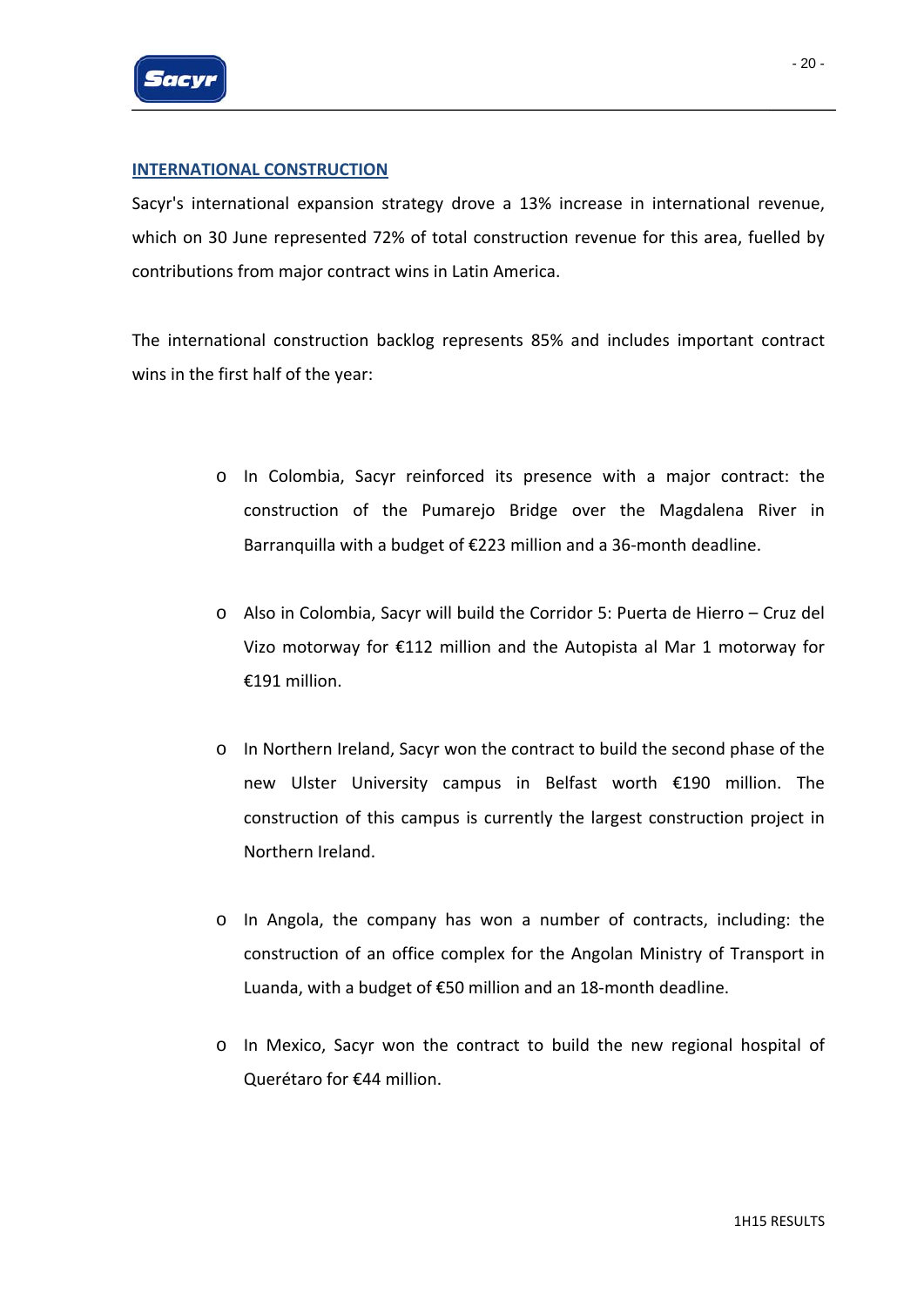

o In Chile, where Sacyr has extensive experience, the company won the €19 million contract for the upgrade of the "Ruta 7" motorway in the Chaitén (Los Lagos) area and the €13 million contract for the construction of an office building in Santiago, among other contract wins.

#### **PANAMA CANAL**

The Panama Canal expansion project is now 93% complete and we are in the stage of filling the locks, with the project going according to schedule.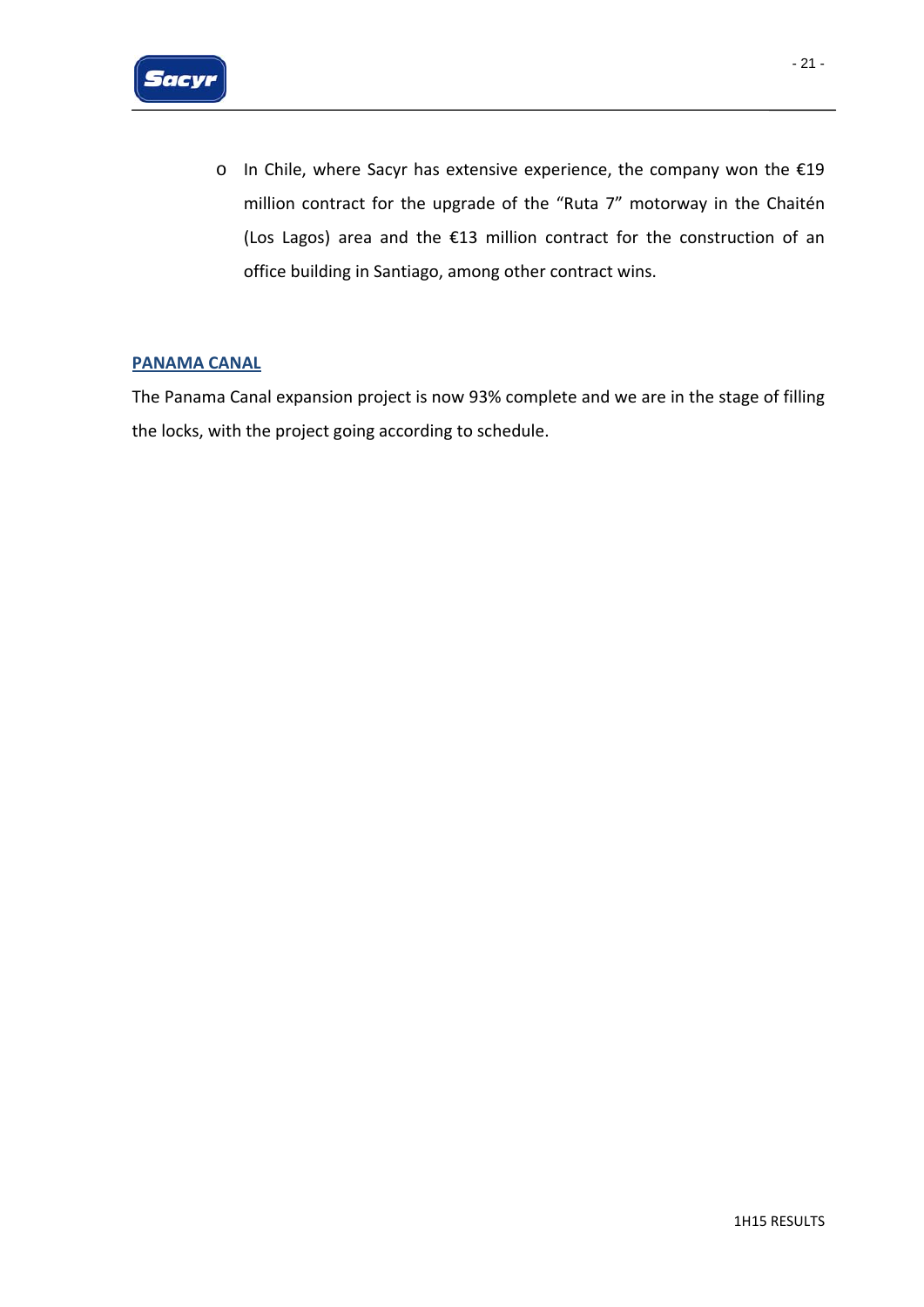

Revenue at 30 June 2015 at Valoriza amounted to €364 million thanks to the increases in the Environment and Multiservices business. Total revenue was steady as the revenue in the Water business contracted, due mainly to the disposal in June 2014 of the water assets in Portugal (which therefore contributed revenue in the first half of 2014 but not in the first half of this year). Excluding the impact of the disposal of the water assets in Portugal, revenue would have increased by 3%.

| (Thousands of Euros)  |         | <b>JUNE</b> | % Chg.  | % Chg.*  |          |
|-----------------------|---------|-------------|---------|----------|----------|
|                       | 2015    | 2014        | 2014*   | 15/14    | 15/14    |
| <b>REVENUE</b>        | 363,751 | 365,033     | 352,733 | $-0.4%$  | 3.1%     |
| Environment           | 153,103 | 147,019     | 147,019 | 4.1%     | 4.1%     |
| <b>Multi-Services</b> | 144,371 | 133,815     | 133,815 | 7.9%     | 7.9%     |
| Water                 | 65,010  | 84,027      | 71,727  | $-22.6%$ | $-9.4%$  |
| Central               | 1,267   | 172         |         |          |          |
| <b>EBITDA</b>         | 30,940  | 30,798      | 27,498  | 0.5%     | 12.5%    |
| Environment           | 18,712  | 14,529      | 14,529  | 28.8%    | 28.8%    |
| <b>Multi-Services</b> | 5,693   | 5,379       | 5,379   | 5.8%     | 5.8%     |
| Water                 | 5,025   | 9,522       | 9,522   | $-47.2%$ | $-19.2%$ |
| Central               | 1,510   | 1,368       | 1,368   | 10.4%    | 10.4%    |
| <b>EBITDA Margin</b>  | 8.5%    | 8.4%        | 7.8%    |          |          |

Valoriza's EBITDA totalled €31 million. This represents a 0.5% year‐on‐year increase, extending the trend reversal begun in the first quarter of the year with a recovery in margins. Excluding the impact of the disposal of the water assets in Portugal, EBITDA would have increased by 12.5%. The EBITDA margin widened to 8.5%.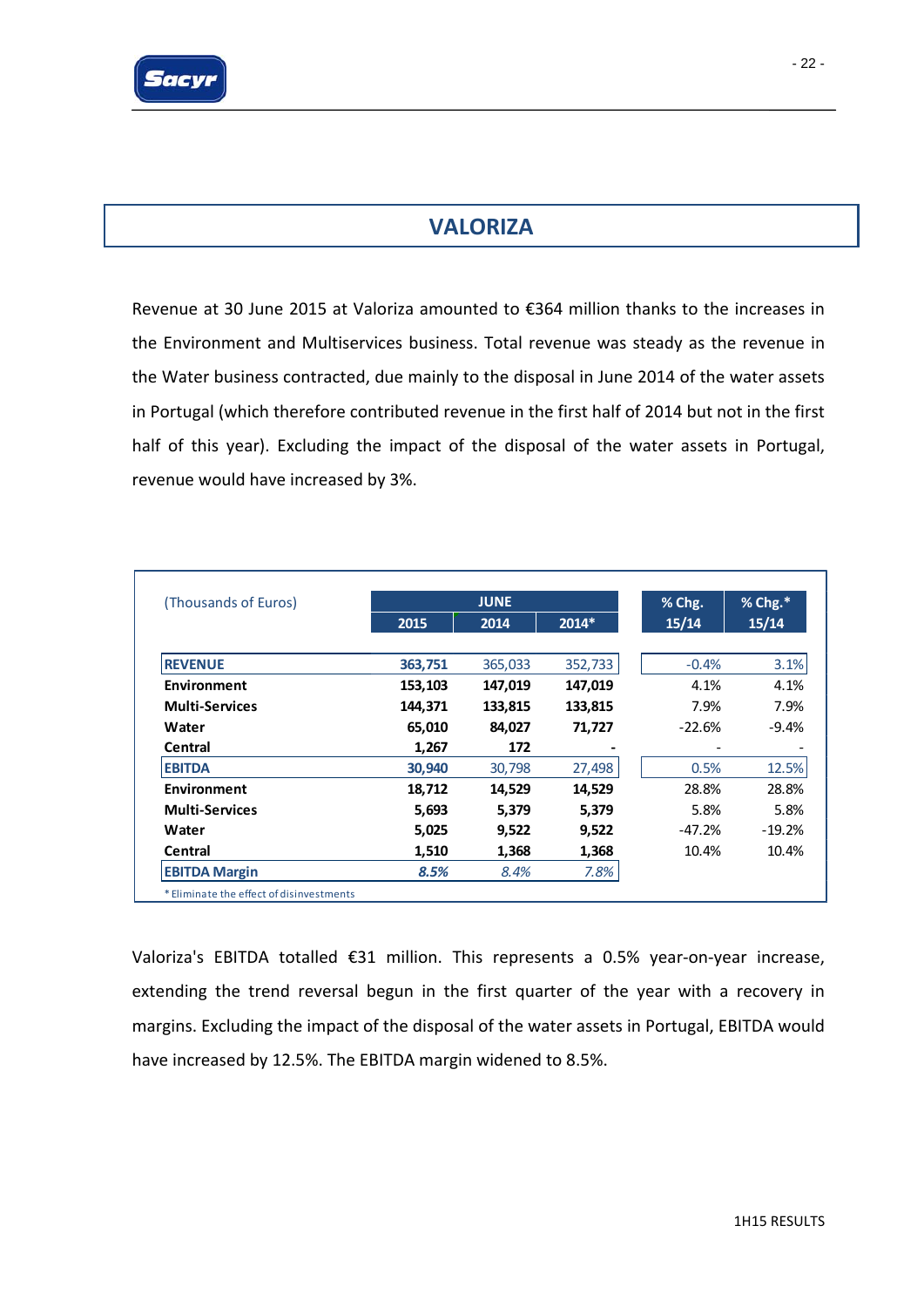Valoriza's backlog reached €6,195 million, with 31% coming from international business. Valoriza remains firmly committed to tendering activity in all its business areas both in Spain and abroad. The main contract wins in the first half were:

- Management of the street cleaning and waste collection service in the city of Guadalajara, for a period of 15 years and for €71 million.
- Management of the street cleaning, waste collection and containers service in Poio (Pontevedra) for €11 million and with a concession term of 16 years.
- Comprehensive services of the Moncloa transport hub in Madrid for €8 million and a concession of 5 years.
- The comprehensive management of the senior citizen's home and day centre in Benidorm (Alicante). This 4‐year contract is worth €9 million.
- The two‐year extension of the solid urban waste collection and cleaning contract for the city of Lérida worth €9 million.
- The €9 million contract with the Madrid region for maintenance of water mains, drinking water supply, wastewater treatment and remote control system and ornamental fountains.
- The €9 million joint contract for the construction, design, upgrade and expansion and also the operation and maintenance of Formentera's seawater desalination plant (IDAM) and its adjacent facilities.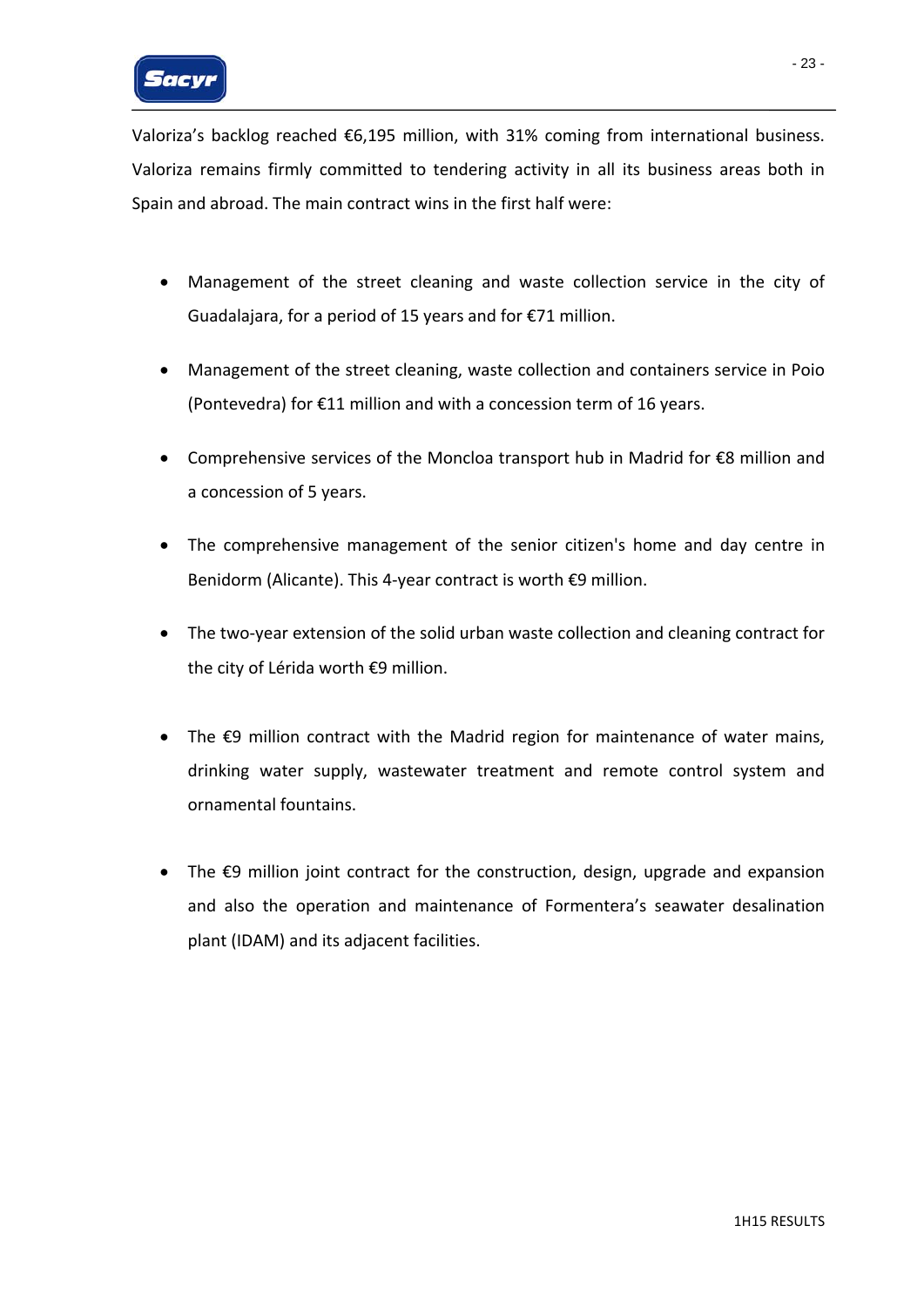

 $\overline{a}$ 

The contribution to revenue and the backlog by activity is as follows:



# **INDUSTRIAL**

First-half revenue for Sacyr Industrial amounted to €113 million, up 36% on the previous year thanks to new EPC contract wins in electricity infrastructure (Mexico, Peru, Scotland) and in oil and gas (Colombia, Bolivia and Peru).

Similarly, EBITDA to 30 June 2015 improved, totalling €7.6 million, leaving a margin of 6.7% compared to €2.6 million in 2014. During the first half, the company's power plants benefited from higher electricity pool and gas prices.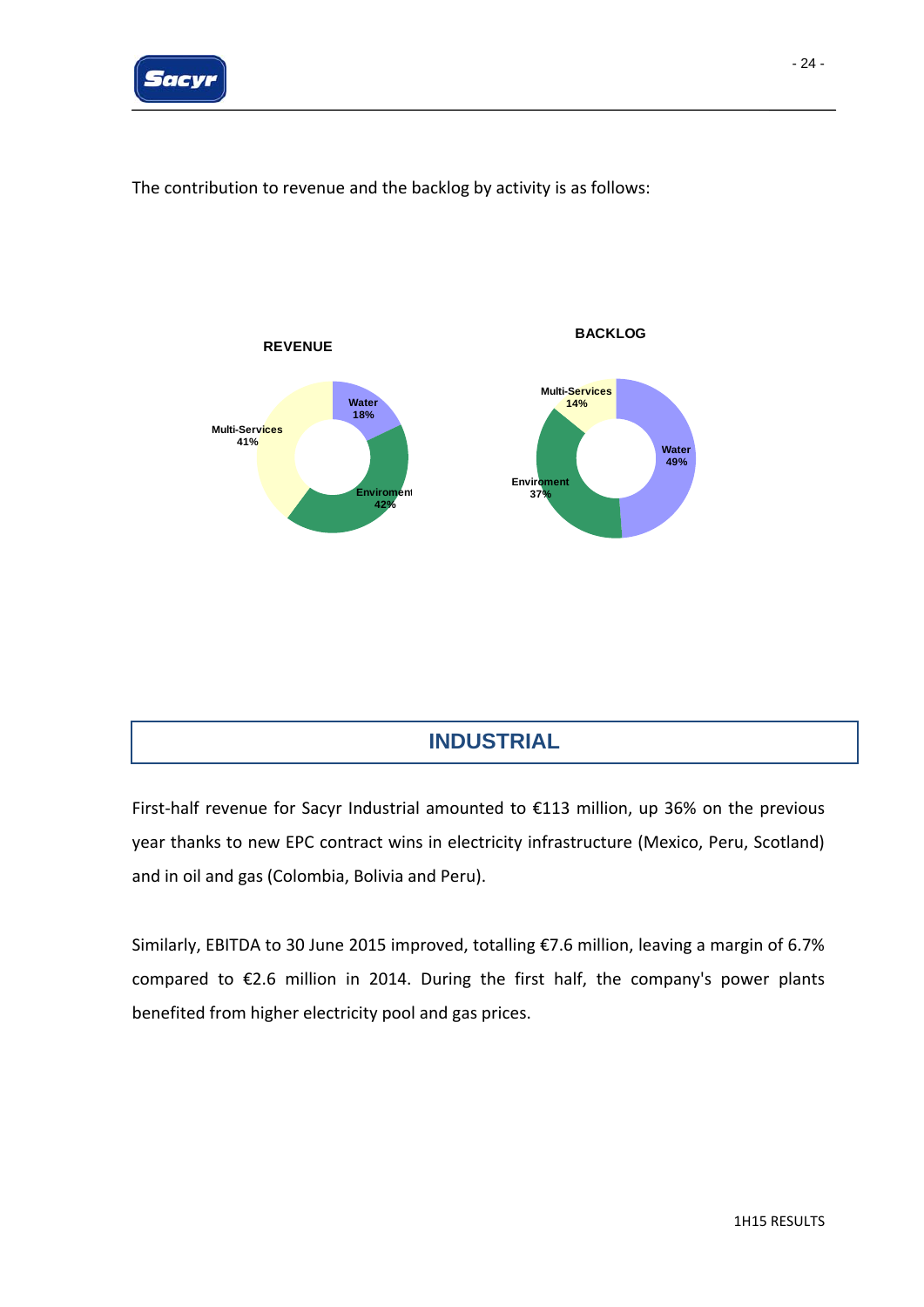

| (Thousands of Euros)          |         | <b>JUNE</b> |       |  |  |
|-------------------------------|---------|-------------|-------|--|--|
|                               | 2015    | 2014        | 15/14 |  |  |
|                               |         |             |       |  |  |
| <b>REVENUE</b>                | 112,986 | 83,188      | 36%   |  |  |
| -Energy                       | 60,557  | 56,435      | 7%    |  |  |
| -EPC                          | 52,429  | 26,752      |       |  |  |
| <b>EBITDA</b>                 | 7,552   | 2,562       | 195%  |  |  |
| <b>Margin EBITDA</b>          | 6.7%    | 3.1%        |       |  |  |
| Backlog*                      | 2,499   | 2,418       | 3%    |  |  |
| - National                    | 2,107   | 2,176       | -3%   |  |  |
| - International               | 392     | 242         | 62%   |  |  |
| *2014 data refers to december |         |             |       |  |  |

The backlog increased by 3% thanks to the business's volume of contract wins. This growth was due to the increase in the international backlog to 62%. Contract wins included:

- A €156 million contract to adapt the Pampilla refinery in Peru to new fuel specifications.
- A €12 million contract for work on substations and the 4th phase Eastern transmission lines in Mexico for the Federal Electricity Commission (CFE).
- In Spain a major contract was also secured for the installation of geothermal systems at the Hotel Santa Marta, worth a total of €1.5 million.

As one of the group's strategic businesses, Sacyr Industrial is engaged in intense commercial activity with a view to penetrating new markets, especially Latin America (Mexico, Colombia, Peru, Bolivia and Chile) and the Middle East (Oman).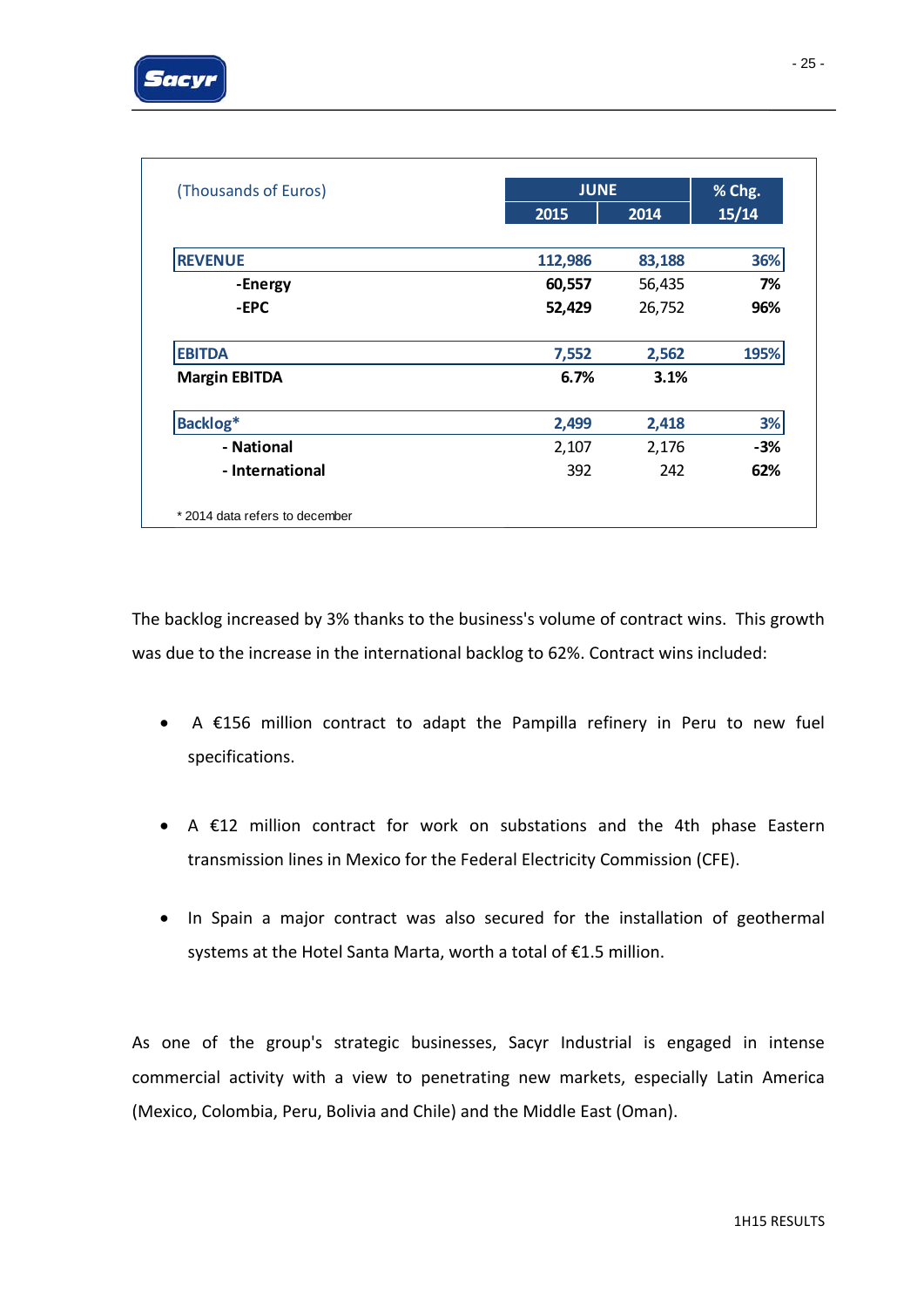After the end of the first half of 2015, in July the Sacyr group acquired 50% of Fluor S.A., the Spanish subsidiary of engineering multinational, Fluor Corporation. The new company will provide engineering services and manage "EPC" projects (Engineering, Procurement and Construction) in the oil and gas sector and the onshore petrochemical industry in Spain, Southern Europe, North Africa and some Latin American countries.

# **SACYR CONCESIONES**

In 2015, the company won three major projects in Colombia as part of the government's 4G infrastructure programme, namely:

- In May, the upgrade, improvement and operation of the 202km-long Corridor 5 for 25 years, with an investment of roughly \$275 million.
- In June, the construction and management of the 176km‐long Mar 1 motorway for 25 years, with estimated investment of \$1,000 million. The motorway is in Antioquia, close to Corridor 5.
- Finally, in July, Sacyr was awarded the construction and operation of its third concession in Colombia, the 80‐km‐long Rumichaca‐Pasto motorway which provides a connection with the border with Ecuador. Total investment in this project is around \$1,100 million.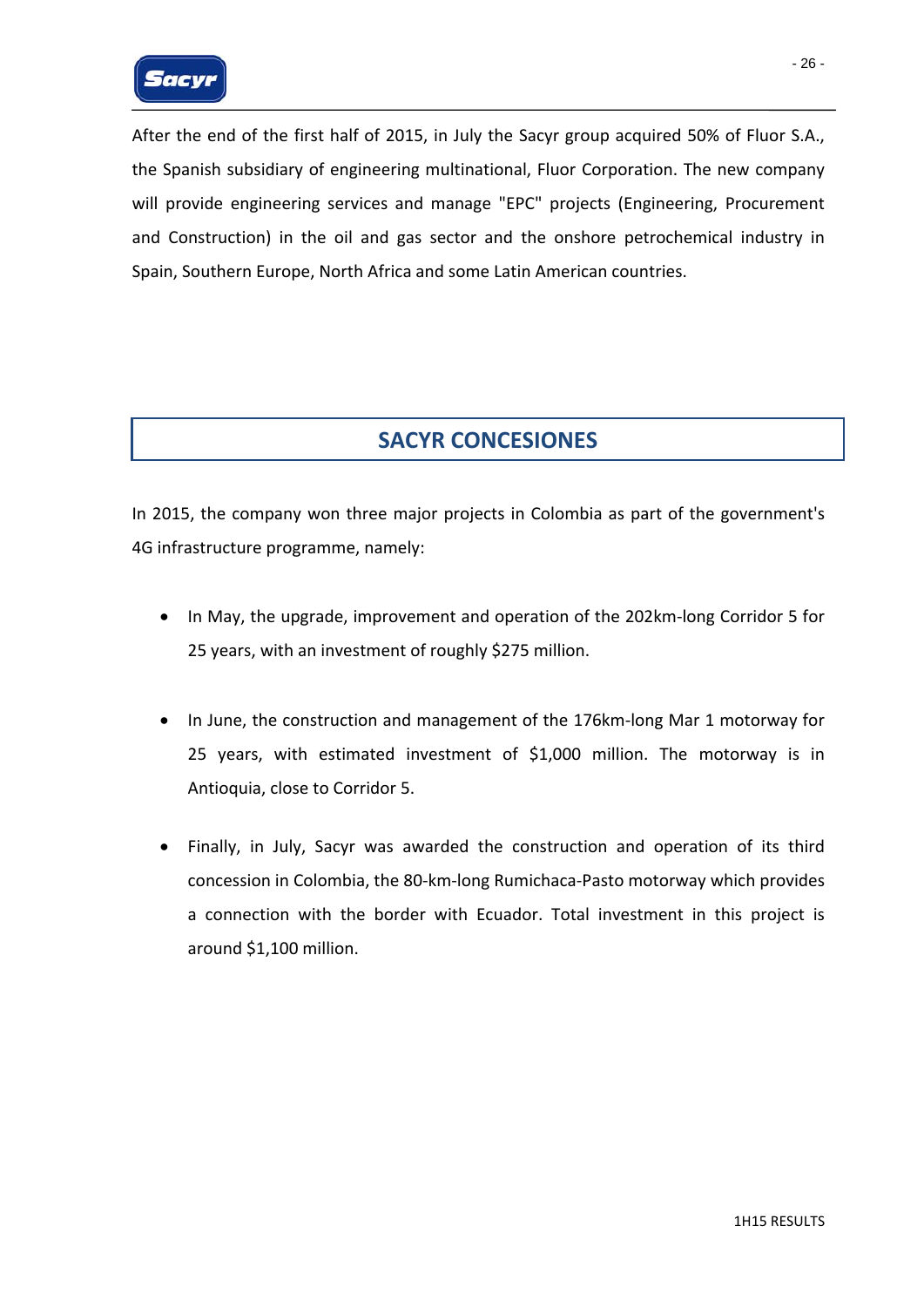

Sacyr Concesiones' revenue stood at €264 million at 30 June 2015, 25% higher year‐on‐year due to:

- The change in the consolidation method (from equity to full consolidation) for eight concessions in Spain due to changes in company control, with an impact of €47 million on revenue;
- The 5% upturn in traffic on the concessions in operation;
- The inauguration of the Rutas del Desierto motorway at the end of 2014 (which means it did not contribute to revenue in the first half of 2014);
- The progress made by concessions in Chile (Rutas del Desierto, Valles del Bio Bio and Rutas del Algarrobo); and
- The establishment in April 2014 of Convial de la Sierra , the concessionaire for the Longitudinal de la Sierra motorway in Peru (which means it did not contribute to revenue in the first half of 2014).

| Thousands of euros         |         | <b>JUNE</b> |          | % Chg.   | % Chg.** |
|----------------------------|---------|-------------|----------|----------|----------|
|                            | 2015    | 2014        | $2014**$ | 15/14    | 15/14    |
| Revenue                    | 264,101 | 211,321     | 258,097  | 25.0%    | 2.3%     |
| Revenue from construction* | 134,606 | 152,697     | 152,697  | $-11.8%$ | $-11.8%$ |
| Revenue from concessions   | 129,495 | 58,624      | 105,400  | 120.9%   | 22.9%    |
| <b>EBITDA</b>              | 89,900  | 36,832      | 72,299   | 144.1%   | 24.3%    |
| <b>EBIT</b>                |         |             |          |          |          |
|                            |         |             |          |          |          |
| <b>EBITDA Margin</b>       | 69.4%   | 62.8%       | 68.6%    | 6.6 pp   | $0.8$ pp |

\*Includes construction by the concessions operator pursuant to IFRIC 12, excluding the effect of EBITDA, since revenue is the same as the construction business costs.

\*\*Restated (includes the effect of 8 concessions accounting by global method)

The EBITDA generated amounted to  $\epsilon$ 90 million, and the gross margin of this activity reached 69.4% of turnover, an improvement on the margin of 62.8% in the same period of 2014. The impact on EBITDA of the concessions consolidated using the full method in 2015 amounted to €35 million.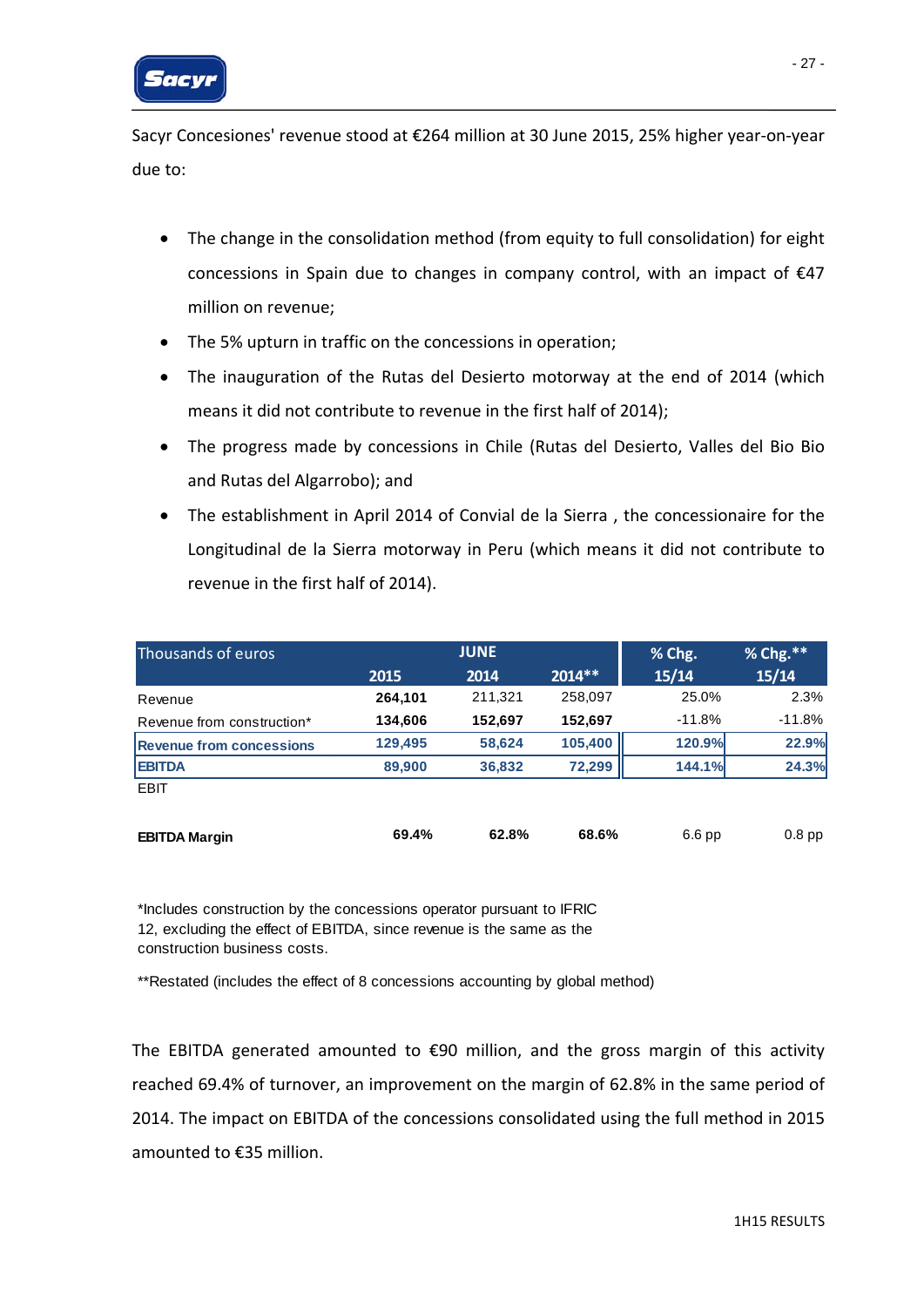

Traffic on our motorways continued to perform well, up 5%, with the growth that started on our Spanish concessions in 2014 continuing. Especially noteworthy is the 28% growth of traffic on the Guadalmedina motorway in Malaga.

|                                             |         | <b>REVENUE AS OF JUNE</b> |           | <b>ADT JUNE</b> |         |         |  |
|---------------------------------------------|---------|---------------------------|-----------|-----------------|---------|---------|--|
| (Thousands of Euros)                        | 2015    | 2014                      | % Chg.    | 2015            | 2014    | % Chg.  |  |
| AUTOVÍA DEL TURIA                           | 5,809   |                           | 0.0%      | 36,377          | 34,640  | 5.0%    |  |
| AUTOVÍA NOROESTE C.A.R.M.                   | 4,003   |                           | 0.0%      | 11,027          | 10,389  | 6.1%    |  |
| <b>VIASTUR</b>                              | 3,392   | 3,310                     | 2.5%      | 22,232          | 21,669  | 2.6%    |  |
| PALMA MANACOR                               | 4,548   | $\overline{a}$            | 0.0%      | 20,905          | 19,764  | 5.8%    |  |
| AUTOVÍA DEL BARBANZA                        | 5,316   | 4,290                     | 23.9%     | 12,171          | 11,349  | 7.2%    |  |
| AUTOVÍA DEL ERESMA                          | 3,007   | 2,844                     | 5.7%      | 7,017           | 6,573   | 6.8%    |  |
| AUTOVÍA DEL ARLANZÓN                        | 14,321  |                           | 0.0%      | 18,228          | 18,865  | $-3.4%$ |  |
| <b>NEOPISTAS</b>                            |         | 718                       | $-100.0%$ |                 |         |         |  |
| <b>INTERCAMBIADOR DE MONCLOA</b>            | 6,409   | $\overline{\phantom{a}}$  | 0.0%      |                 |         |         |  |
| INTERCAMBIADOR DE PLAZA ELÍPTICA            | 3,215   | $\overline{\phantom{a}}$  | 0.0%      |                 |         |         |  |
| AUTOPISTA DE GUADALMEDINA                   | 5,013   | 4,075                     | 23.0%     | 8,925           | 6,988   | 27.7%   |  |
| <b>HOSPITAL DE PARLA</b>                    | 6,371   | 2,218                     | 187.2%    |                 |         |         |  |
| HOSPITAL DE COSLADA                         | 6,720   | 2,402                     | 179.7%    |                 |         |         |  |
| SACYR CONCESIONES                           | 355     | 817                       | $-56.6%$  |                 |         |         |  |
| AEROPUERTO DE MURCIA CONCESIONARIA          |         |                           | 0.0%      |                 |         |         |  |
| <b>SPAIN</b>                                | 68.479  | 20.674                    | 231.2%    | 136.883         | 130.239 | 5.1%    |  |
| <b>IRELAND</b>                              | 566     | 502                       | 12.8%     | 9.702           | 9.080   | 6.8%    |  |
| <b>PORTUGAL</b>                             | 10,667  | 11,094                    | $-3.9%$   | ٠               | ٠       | ÷       |  |
| <b>CHILE</b>                                | 41,223  | 26,354                    | 56.4%     | 14,647          | 5,094   | 187.5%  |  |
| <b>PERU</b>                                 | 8.560   | ÷.                        | ÷.        | ÷               | ÷       | ٠       |  |
| <b>TOTAL</b> (without construction revenue) | 129,495 | 58,624                    | 120.9%    | 161,231         | 144,414 | 11.6%   |  |
| CONSTRUCTION REVENUE                        | 134,606 | 152,697                   | $-11.8%$  |                 |         |         |  |
| <b>TOTAL</b>                                | 264,101 | 211,321                   | 25.0%     |                 |         |         |  |

At 30 June 2015, Sacyr Concesiones had interests in 34 concessions distributed in seven countries, of which 23 are currently operating and 11 are under construction. Of the 34 concessions, 23 are motorway and road concessions in the EU and Latin America (11 in Spain, six in Chile, two in Colombia, one in Italy, one in Portugal, one in Ireland and one in Peru) and the remaining 11 are other types of concessions (seven hospitals, two transport hubs, a metro line and an airport).

The assets are in their first years of operation, and have a huge scope for generating value in the future. The average remaining life of the concessions is over 25 years.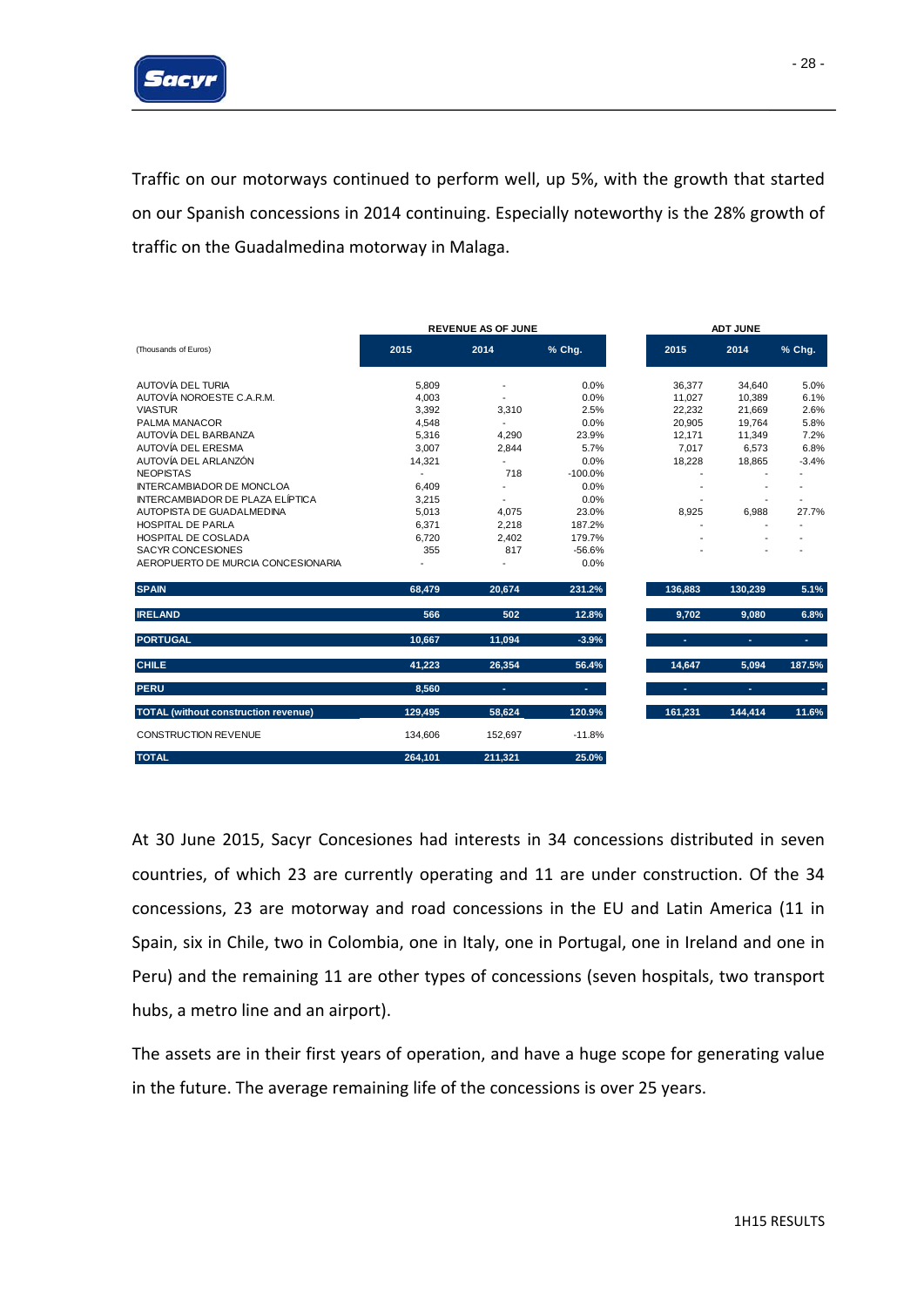# **VI. STOCK MARKET PERFORMANCE**

| <b>SACYR</b>                                          | <b>JUNE</b> | % Chg     |           |
|-------------------------------------------------------|-------------|-----------|-----------|
|                                                       | 2015        | 2014      | 15/14     |
| Market Price at closing (euros per share)             | 3.40        | 4.63      | $-26.59%$ |
| High share price                                      | 4.28        | 5.38      | $-20.46%$ |
| Low share price                                       | 2.89        | 3.06      | $-5.52%$  |
| Market Capitalization at closing (Thousands of euros) | 1,705,513   | 2,323,235 | $-26.59%$ |
| Average Trading Volume (Thousands of euros)           | 3,543,389   | 4,383,656 | $-19.17%$ |
| Average Daily Trading Volume (Number of shares)       | 7,510,582   | 8,128,597 | -7.60%    |
| Liquidity (%)                                         | 100         | 100       |           |
| Number of shares (Thousands)                          | 502,212     | 502,212   | $0.00\%$  |
| <b>Share Nominal Value</b>                            | 1 EURO      | 1 EURO    |           |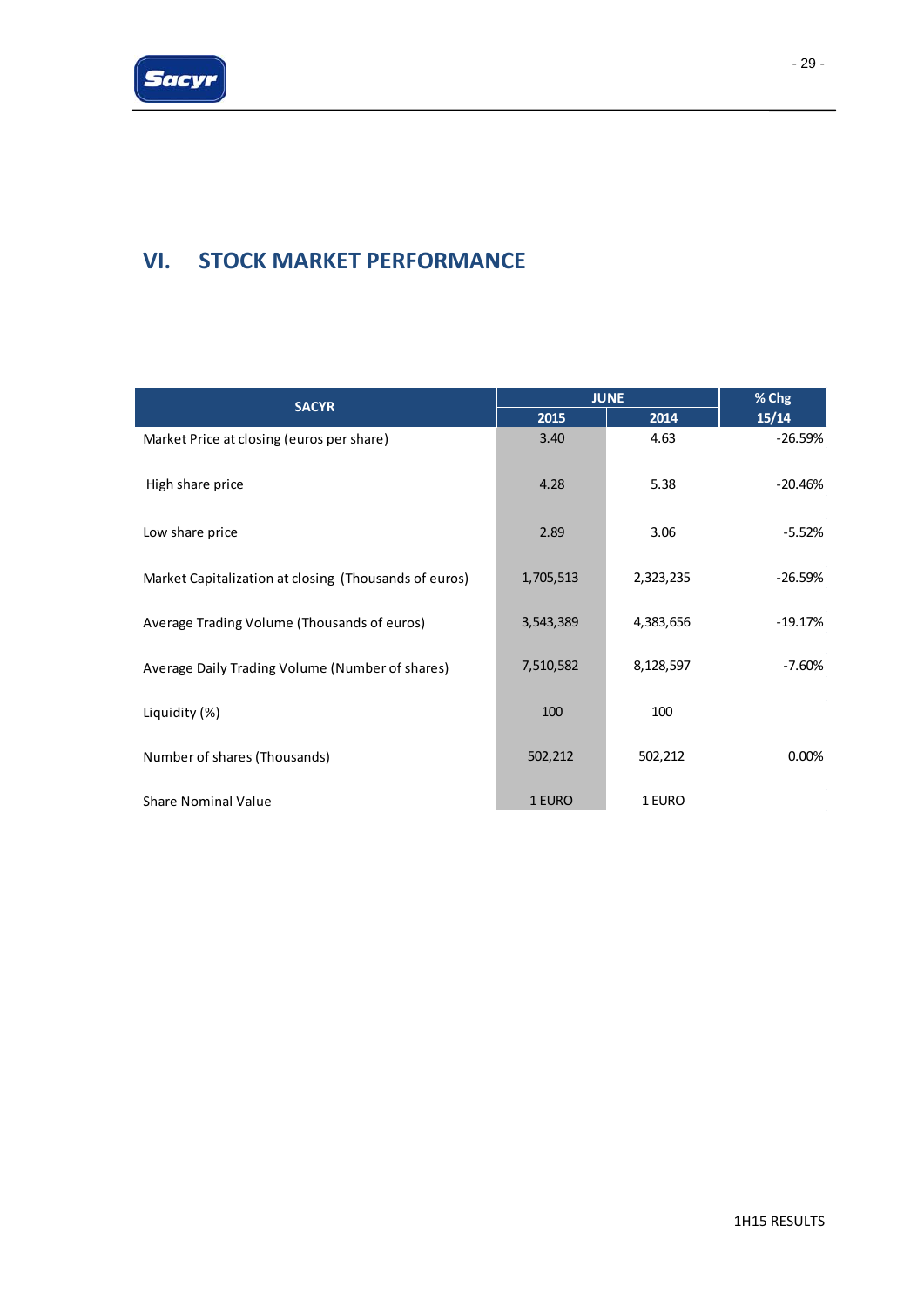## **VII. SHAREHOLDER STRUCTURE**

Significant shareholders in Sacyr, S.A. at 30 June 2015 were as follows:

| <b>SHAREHOLDER</b>                      | %Total |
|-----------------------------------------|--------|
| <b>D. Manuel Manrique Cecilia</b>       | 5.3%   |
| Cymofag, S.L.                           | 5.3%   |
| <b>DISA. Demetrio Carceller Arce</b>    | 12.1%  |
| D. José Manuel Loureda Mantiñán         | 7.8%   |
| Prilou, S.L.                            | 3.2%   |
| Prilomi, S.L.                           | 4.6%   |
| <b>Grupo Corporativo Fuertes, S.L</b>   | 5.8%   |
| <b>Beta Asociados, S.L.</b>             | 5.1%   |
| <b>Taube Hodson Stonex Partners LLP</b> | 4.6%   |
| Grupo Satocan, S,A.                     | 2.6%   |
| <b>TOTAL SIGNIFICANT SHAREHOLDINGS</b>  | 43.3%  |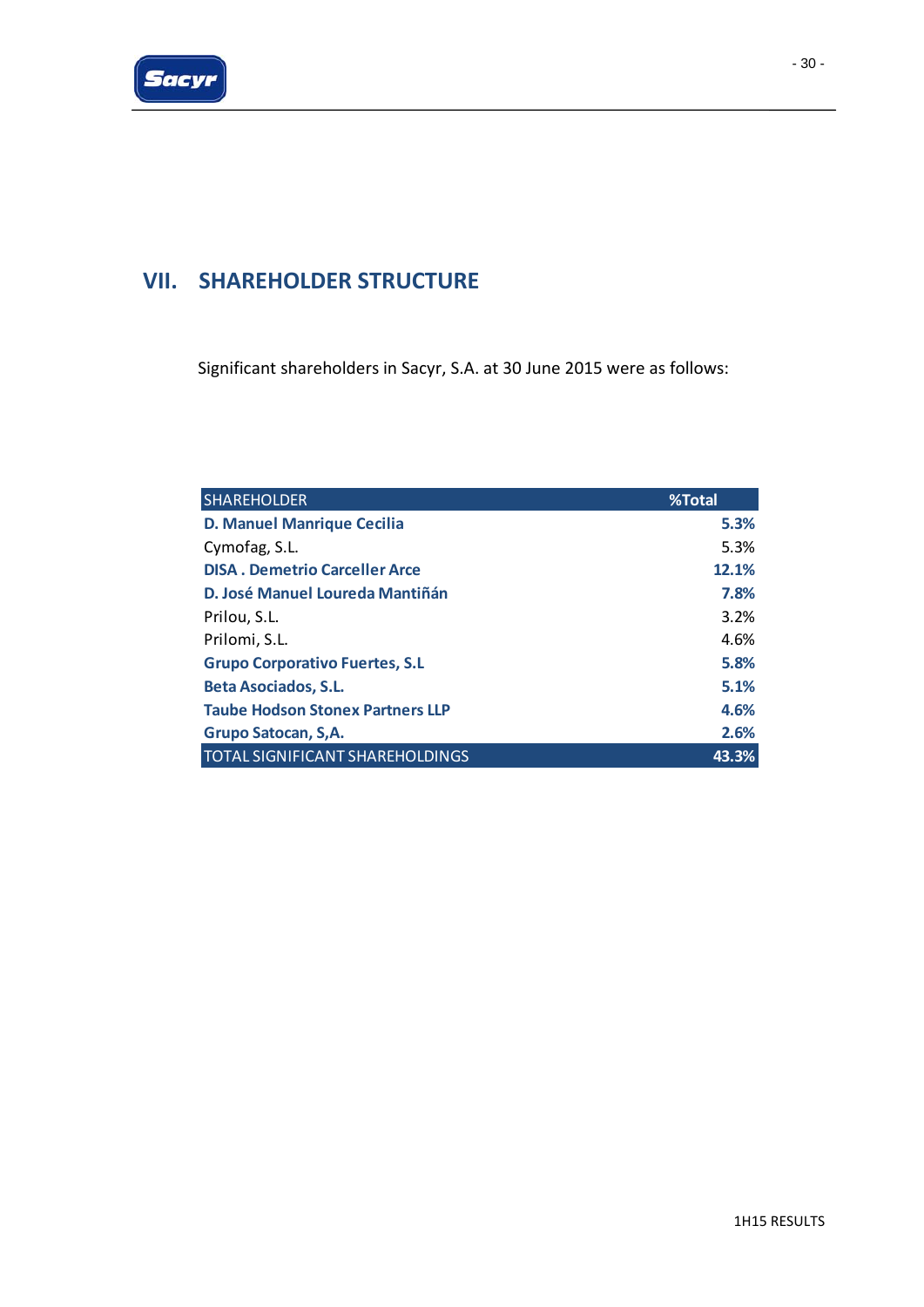

## **VIII. ACCOUNTING ISSUES**

a) As explained in the first quarter of 2015, as a result of changes to the corporate resolutions that delimit the control of certain concessions companies, these concessions were fully consolidated. 2014 has not been restated because this is a change in consolidation scope that is not caused by the application of IFRS 11. These companies and their impact on revenue at 30 June are as follows:

| (Millions of Euros)                                                           |          |      |      |      |
|-------------------------------------------------------------------------------|----------|------|------|------|
| Change in consolidation scope by modification of the<br>management agreements | %Partic. | 2015 | 2014 | Chg. |
|                                                                               |          |      |      |      |
| AUTOVÍA DEL TURIA                                                             | 51%      | 5.8  | 0.0  | 5.8  |
| AUTOVÍA NOROESTE C.A.R.M.                                                     | 51%      | 4.0  | 0.0  | 4.0  |
| <b>PAI MA MANACOR</b>                                                         | 40%      | 4.5  | 0.0  | 4.5  |
| AUTOVÍA DEL ARLANZÓN                                                          | 50%      | 14.3 | 0.0  | 14.3 |
| <b>INTERCAMBIADOR DE MONCLOA</b>                                              | 51%      | 6.4  | 0.0  | 6.4  |
| INTERCAMBIADOR DE PLAZA ELÍPTICA                                              | 51%      | 3.2  | 0.0  | 3.2  |
| HOPITAL PARLA Y COSLADA*                                                      | 51%      | 13.1 | 4.6  | 8.5  |
| <b>TOTAL</b>                                                                  |          | 51.4 | 4.6  | 46.8 |

#### **REVENUE AT 30 JUNE**

**\***In March 2014, 49% of the hospitals stake were sold and they started to be accounted by equity method. 2014 incomes include incomes until sale date.

There were also impacts on EBITDA, of  $\epsilon$ 35 million, and on net financial debt, of €561 million.

b) At 30 June 2015, Testa was accounted as a discontinued operation. This resulted in the transfer of its assets to "Non-current assets held for sale" and its liabilities to "Liabilities associated with non‐current assets held for sale" The income statement heading "Profit (loss) from discontinued operations" recognises Testa's net income from 1 January 2015. The 2014 income statement has been adjusted so that both periods are comparable.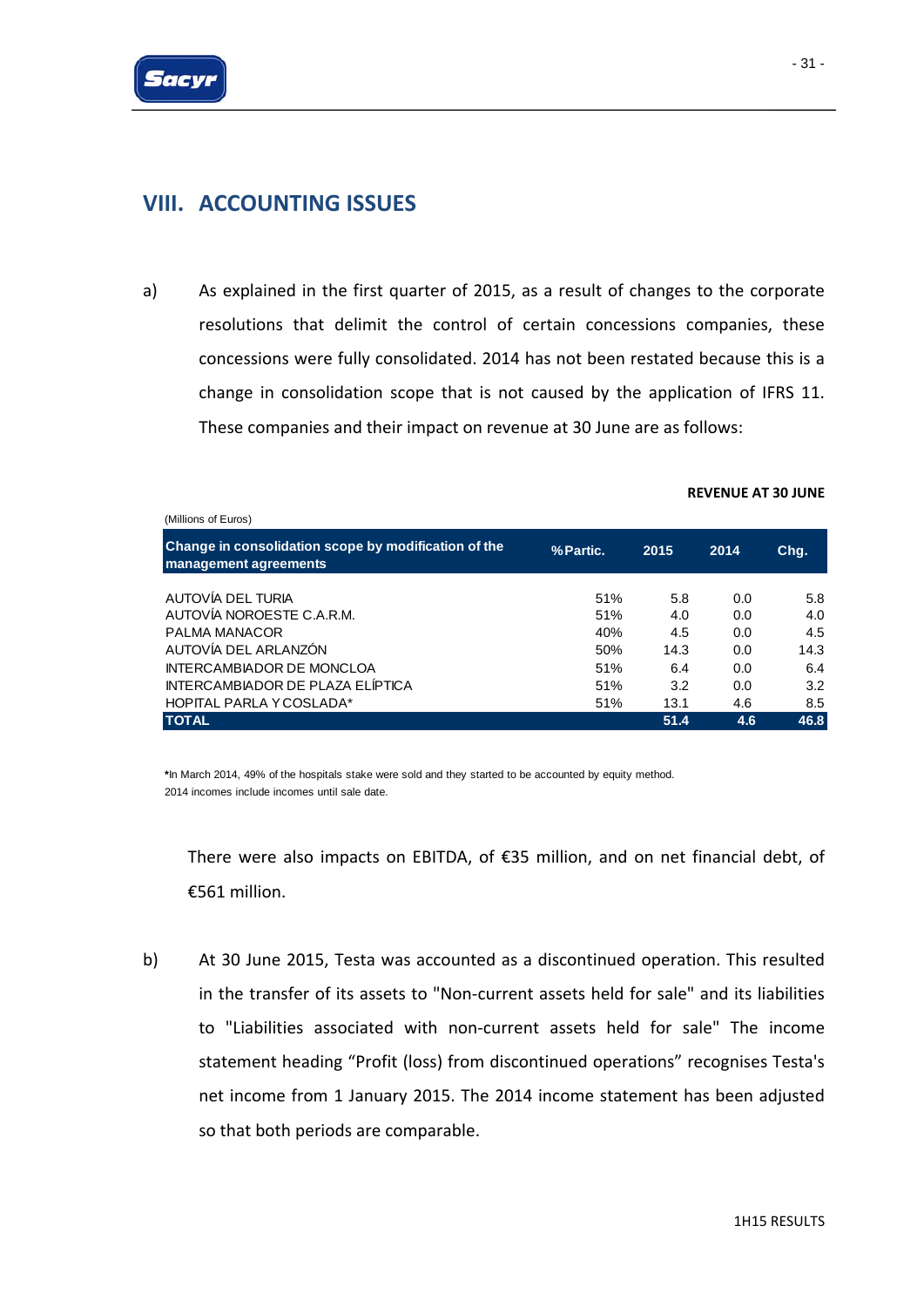

c) Likewise, the 1H14 income statement has been adjusted as a result of application of IFRS 11. In the first half of 2014, three Chilean concessions were accounted for using the equity method that were fully consolidated from the third quarter of that year. These are: S.C. Rutas del Desierto, S.A, S.C. Valles del Bio Bio, S.A. and S.C. Valles del Desierto, S.A. The consolidation method for the Guadalmedina motorway was also changed from equity to full consolidation following a revision of its corporate resolutions.

The table below explains the adjustment of the 1H14 income statement as a result of the above mentioned factors.

| <b>CONSOLIDATED INCOME STATEMENT</b>                   | June     | Reformulation |                 |                  | June     |  |
|--------------------------------------------------------|----------|---------------|-----------------|------------------|----------|--|
| (Millions of Euros)                                    | 2014(A)  | Testa (B)     | Concesiones (C) | <b>TOTAL B+C</b> | 2014(D)  |  |
| <b>Turnover</b>                                        | 1,247    | $-91$         | 18              | $-73$            | 1,174    |  |
| Other Sales                                            | 36       | $-5$          | $\Omega$        | -4               | 32       |  |
| Real estate gain                                       |          |               | o               |                  | $\Omega$ |  |
| <b>Total Income</b>                                    | 1,283    | -96           | 18              | $-78$            | 1,205    |  |
| <b>External and Operating Expenses</b>                 | $-1,122$ | 18            | 1               | 20               | $-1,102$ |  |
| <b>EBITDA</b>                                          | 161      | $-77$         | 19              | $-58$            | 103      |  |
| Depreciation                                           | $-53$    | 15            | $-1$            | 14               | $-39$    |  |
| <b>Trade Provisions</b>                                | 22       | 1             | 0               | $\Omega$         | 22       |  |
| <b>EBIT</b>                                            | 130      | $-61$         | 18              | $-44$            | 87       |  |
| <b>Financial results</b>                               | $-145$   | 19            | $-14$           |                  | $-140$   |  |
| Results from equity accounted subsidiaries             | 95       | 1             | $-2$            |                  | 93       |  |
| Provisions for financial investments                   | -4       | ŋ             | $\Omega$        |                  | $-4$     |  |
| Change in value of financial instruments at fair value | -1       | ŋ             | -1              |                  | $-1$     |  |
| Results from sales of non current assets               | 20       | 4             | 0               |                  | 24       |  |
| <b>PROFIT BEFORE TAXES</b>                             | 95       | $-38$         | $\mathbf{1}$    | $-37$            | 59       |  |
| Corporate Tax                                          | $-16$    | 15            | $\Omega$        | 16               | $\Omega$ |  |
| PROFIT FOR CONTINUING ACTIVITIES                       | 79       | $-22$         |                 | $-21$            | 58       |  |
| PROFIT FOR DISCONTINUING ACTIVITIES                    | $-15$    | 22            | $-1$            | 22               | 6        |  |
| <b>CONSOLIDATE RESULTS</b>                             | 64       | $\mathbf{0}$  | $\mathbf{0}$    | $\Omega$         | 64       |  |
| <b>Minorities</b>                                      | $-2$     | $\mathbf 0$   | $-2$            | $-2$             | $-4$     |  |
| <b>NET ATTRIBUTABLE PROFIT</b>                         | 62       | $\mathbf{0}$  | $-1$            | $-1$             | 60       |  |

(A) Reported June 2014

(B) Testa as discontinuing activity

(C ) Reformulation concessions IFRIC 11

(D) Restated June 2014